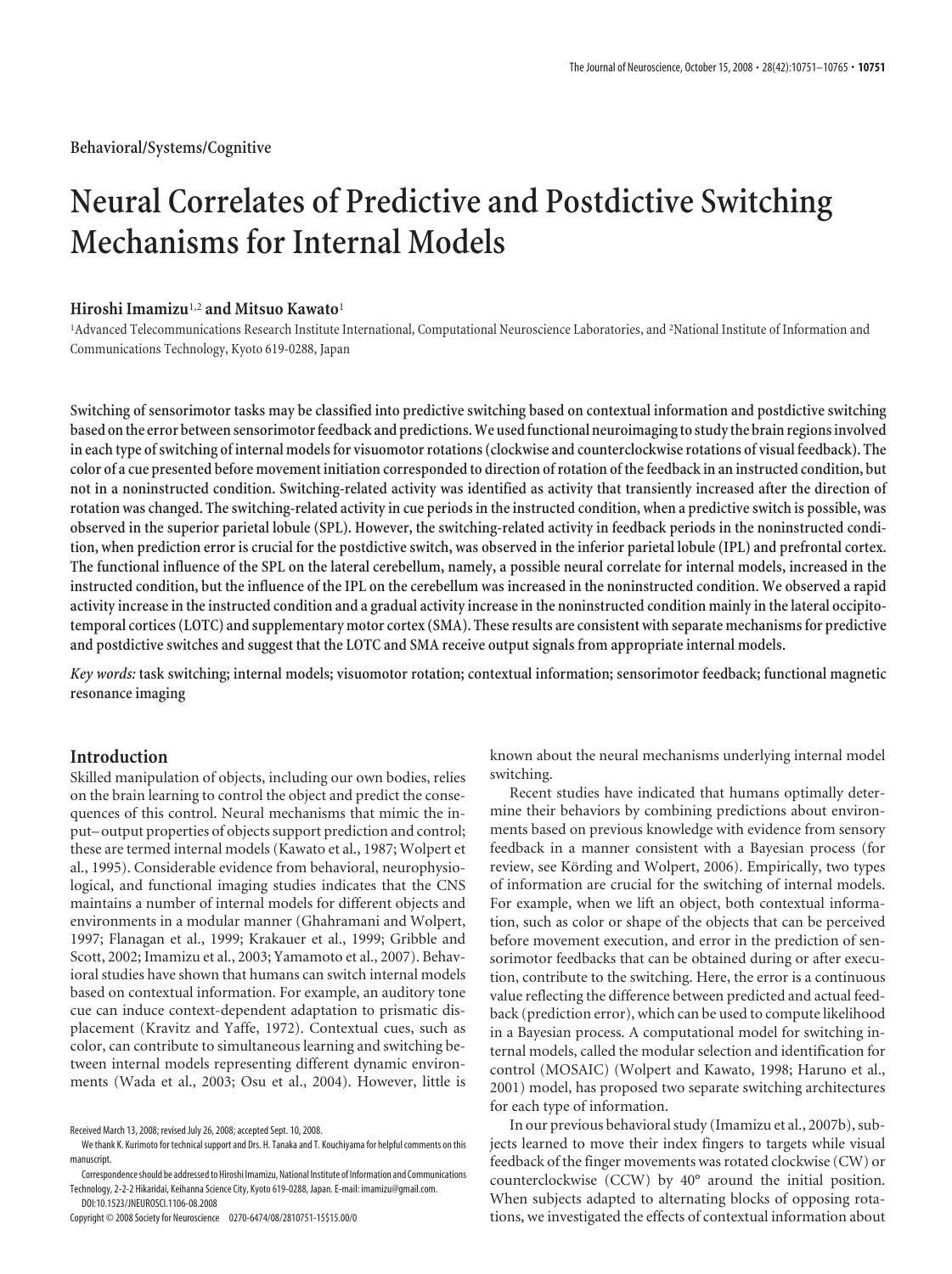forthcoming direction of the rotations on subjects' performances. Consequently, the contextual information selectively improved predictive switching performance, but did not affect switching performance based on prediction errors, suggesting the existence of two functionally independent mechanisms: a predictive mechanism based on contextual information and a postdictive mechanism based on prediction error.

In the current study, using functional magnetic resonance imaging (fMRI), we examined whether these two mechanisms are based on separate neural substrates. After training for the 40° CW and CCW rotations, activity was measured while the direction of rotation was alternately changed. Subjects could predictively switch their behaviors based on previous contextual information in an instructed condition, but could not do so and relied on prediction errors in a noninstructed condition. We compared switching-related activity in the instructed condition to that in the noninstructed condition. Furthermore, using functional connectivity analysis, we investigated how information obtained by each mechanism is combined in the brain.

# **Materials and Methods**

#### *Experimental design*

Experiments were designed so as to dissociate brain activity related to predictive switching based on contextual information from activity related to postdictive switching based on prediction error as follows.

Subjects moved their index fingers from the center start zone toward a target and back to the start zone (out-and-back pointing movement) in each trial while lying in the supine position (Fig. 1*A*). Subjects' forearms were fixed on a platform, and movements of the wrist and the metacarpophalangeal joint of the right index finger were allowed. Surgical tape fixed the distal and proximal interphalangeal joints of the finger. A marker of a position recording system (OPTOTRAK; Northern Digital) was attached to the right index fingertip. A cursor, targets, and the start zone were projected onto a screen, which was viewed by the subjects through a mirror. The cursor, corresponding to the position of the index finger tip, was always visible on the screen, and its position was determined by the marker position, which was projected onto a plane parallel to the screen (*x*–*y* plane). A target set consisted of eight radially arrayed circles, separated in direction by 45°, placed on a circle with a radius of 5 cm on the screen (Fig. 1*B*, left panel), requiring a 10 cm movement of the marker for subjects to point at the targets. Only one of these targets appeared in each trial. The subjects were asked to start movements immediately after the target appeared, and to move in a fast and smooth motion without trajectory correction.

The cursor position was rotated 40° CW or CCW around the center of the screen as illustrated in Figure 1*C*. That is, when subjects moved their fingers, for example, in the directions indicated by the black arrows, the cursor on the screen moved in the directions indicated by the white arrows, depending on the direction of rotation. After intensive training with both CW and CCW rotations, brain activity was measured while the direction of rotation was alternately changed with pseudorandom timing. Subjects could predictively switch their behaviors under an instructed condition, in which the color of a cue as previous contextual information presented before the initiation of movement corresponded to the direction of rotation. However, under a noninstructed condition, in which the color did not correspond to the direction of rotation, subjects relied on prediction errors calculated from sensorimotor feedback.

Many previous studies have investigated the neural mechanisms involved when subjects switched from one arbitrary stimulus–response relationship (stimulus–response mapping) to another according to contextual information (Dove et al., 2000; Kimberg et al., 2000; Crone et al., 2006) (for review, see Murray et al., 2000; Passingham et al., 2000). For example, when the color of a contextual cue was green, subjects pressed a left key if a "+" sign was presented on a screen or a right key if a "−" sign was presented. However, when the color was red, the relationship between the sign and the key was reversed (Dove et al., 2000). This paradigm is different from that in the current study, because the task mainly



**Figure 1.** *A*, Posture of subjects during experiments both outside and inside the magnetic resonance (MR) scanner (scanner is not drawn in the figure). *B*, Positions of the start circle and targets (T1–T8) on the screen (left panel) and in the hand space (right panel) under 40° clockwise visuomotor rotation. "E" indicates the angular error of a pointing movement.*C*, Relationship between the direction of finger movements (black arrows) and cursor movements (white arrows) under 40° CW (left panel) and 40° CCW (right panel) rotations. The numbers indicate correspondence between black and white arrows.

involves predictive switching of subjects' responses based on contextual information. Furthermore, switching is unlikely to be based on continuous prediction error between predicted and actual sensorimotor feedback, because subjects' responses are simple and stereotyped (namely, hand movement in the left or right direction). In contrast, the current experimental design included a noninstructed condition, in which predictive switching was not possible. Error in prediction of sensorimotor feedback is a continuous value in the above pointing movements, because the cursor can continuously move in any direction within the two-dimensional screen space and is not restricted in the two directions.

In our previous study (Imamizu et al., 2004) investigating regional differences between switching-related activity and internal-modelrelated activity, subjects manipulated three types of computer mouse with different input– output properties. Assuming that switching-related activity transiently increases after a change in mouse type, and that internal-model-related activity shows sustained activity specific to each mouse type, we investigated the temporal profiles of activity in various brain regions. Consequently, we identified switching-related activity mainly in the cerebellum, parietal regions, and Brodmann's area (BA) 46. However, the experimental design did not allow us to distinguish activity related to predictive switching from that related to postdictive switching for the following reasons. While subjects tracked a target continuously moving at high speed on a screen, the mouse type was changed, and, simultaneously, cognitive cues (change of cursor color and letters indicating the mouse type) were presented. In this way, subjects simultaneously obtained cognitive cues for predictive switching and sensorimo-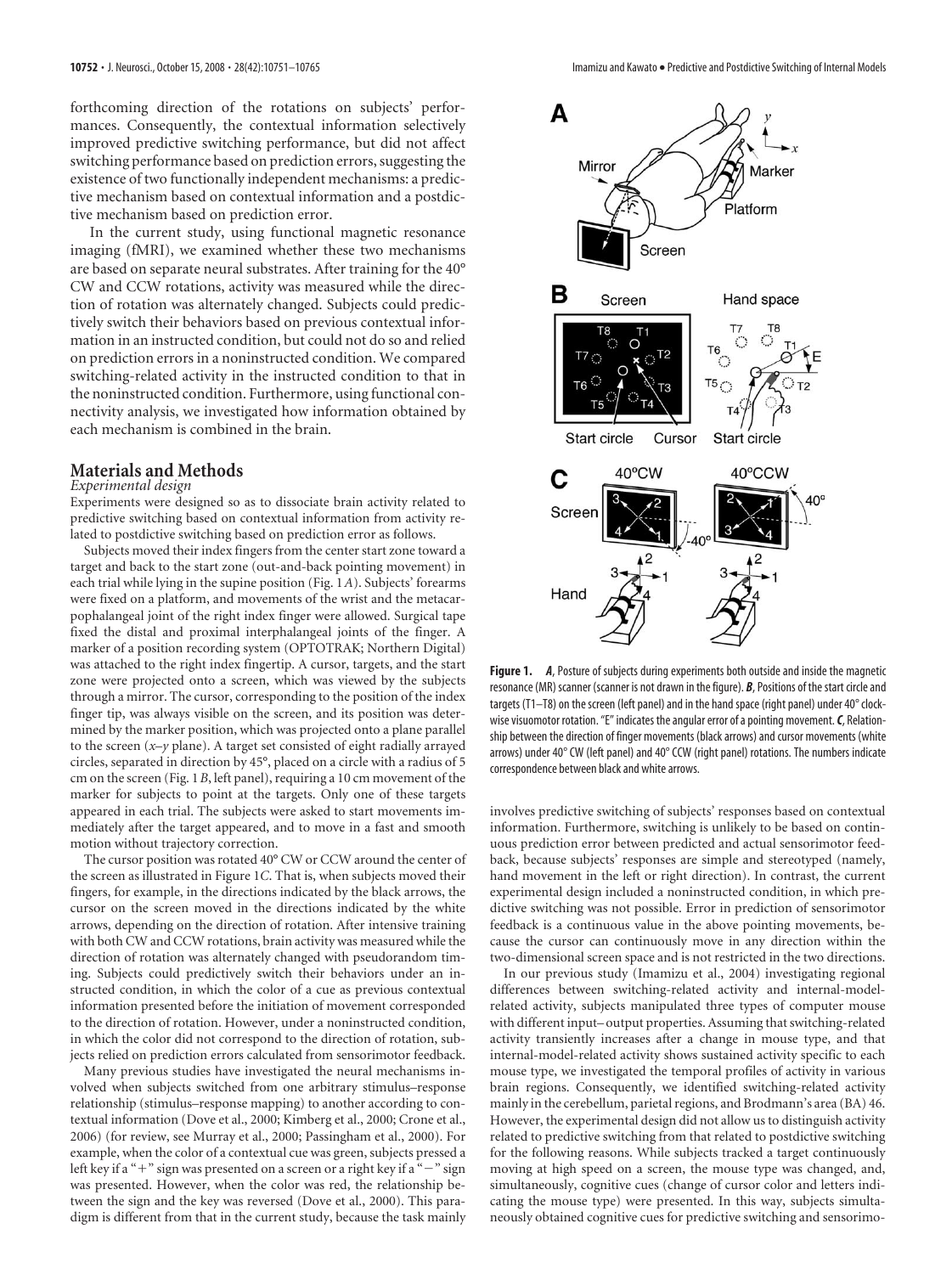

**Figure 2.** *A*, Timeline in each trial of a switching session. Regions enclosed by green broken lines are magnified in *B*. *B*, Examples of cursor trajectories (top panels, white dots) and marker trajectories (bottom panels, black dots) from test (left), error-equalized baseline (middle), and error-zeroed baseline (right) trials. The dots indicate the positions of the cursor or the marker every 3 ms. The arrows near the trajectories indicate moving direction.

tor feedback for postdictive switching; thus, cue-related activity temporally overlapped feedback-related activity. The current study used discrete pointing movements and event-related fMRI to separate activity related to presentation of the cognitive cue from that related to sensorimotor feedback.

### *Subjects*

Fourteen subjects (10 males and four females; 19 – 44 years of age) participated in this study. All participants were right-handed according to the Edinburgh Inventory (Oldfield, 1971). A signed informed consent form, approved by the institutional ethics committee, was obtained from each participant.

*Familiarization session outside the magnetic resonance scanner* Subjects conducted a familiarization session without the visuomotor rotations to become accustomed to pointing while lying in the supine position. The eight targets were presented randomly in each cycle of eight trials. One session consisted of 15 cycles (120 trials) and lasted 9 min.

### *Training sessions outside the scanner*

Several days after the familiarization session, subjects were intensively trained to perform pointing movements with 40° CW and CCW rotation conditions. The targets and numbers of trials in each training session were the same as in the familiarization session. Subjects underwent 10 sessions with a 3 min break between each session. The direction of rotation changed alternately every session, and the order of rotations was counterbalanced between subjects. Before the onset of the first session, subjects were given the following instruction about the rotations while being shown Figure 1*C*: "The cursor position will be rotated 40° CW or CCW around the center of the screen. Thus, when you move your finger straight right, the cursor will move in a lower-right direction under the clockwise condition, but in an upper-right direction under the counterclockwise condition. Similarly, when you move the finger straight up, the cursor will move in an upper-right direction under the clockwise condition, but in an upper-left direction under the counterclockwise condition, etc." During the break, subjects were informed of the rotation direction in the subsequent session.

### *Switching sessions in the scanner*

A session consisted of 72 trials and lasted  $\sim$  20 min. A total of 12 sessions were conducted on 4 or 5 separate days within a 2 week period. On each day, subjects underwent two or three sessions without getting out of the scanner. Subjects were repositioned in the scanner at the beginning of the first session of each day. A bite bar molded for each subject was attached to a fixed position of the head coil so that the subjects' heads were placed at the same position relative to the coil across different days. We carefully adjusted the slice positions of functional images so that the positions did not change across different days.

Each trial began with the presentation of a colored cue circle (diameter, 1.0 cm) at the screen center (Fig. 2*A*). A white start circle replaced the cue circle after a random delay of 5–10 s, defined as the cue period. Simultaneously, a target appeared in the peripheral area of the screen, and the cursor appeared at the center of the start circle. Subjects were instructed to move the cursor to the target immediately on its appearance, and back to the start circle as soon as possible (within 1 s), and then to maintain the cursor in the start circle. The cue circle for the next trial replaced the start circle after a random delay of 7–12 s from the target appearance, defined as an execution/ feedback period. The time intervals (5–10 or

7–12 s) were inserted between the events because we used event-related fMRI to distinguish activity related to the cue and activity related to the execution/feedback. The cursor was always visible in the execution/feedback periods; thus, there was no time interval between execution and feedback, because such an interval might degrade subjects' performance and learning (Kitazawa et al., 1995). Therefore, instead of separating feedback-related activity of interest from execution/feedback-related activity using an event-related design, we measured execution-related activity during baseline periods and subtracted this activity from execution/feedback-related activity during the test periods (see below).

Within each session, a block was defined as a set of 18 trials. The direction of rotation did not change within a block, and whether or not it changed between successive blocks was randomly determined. Each block consisted of the following: (1) a test period; (2) an error-equalized baseline period; and (3) an error-zeroed baseline period in this order. Each period consisted of six trials, and six targets that were randomly selected from the eight possible targets (Fig. 1*B*) appeared in the sequence. The order of the six targets did not change across periods within a block; that is, the identical target appeared in the *n*,  $(n + 6)$ , and  $(n + 6)$ 12)th trials. Sets of six targets were counterbalanced across blocks and sessions so that each target appeared an equal number of times over all sessions.

In a test period (Fig. 2*B*, left panel), subjects conducted pointing movements under 40° CW or CCW rotation conditions, and cursor trajectories were recorded in a computer memory. In the error-equalized baseline period (middle panel), the cursor moved toward a target according to the trajectory recorded in the preceding test period; that is, the cursor movement in the  $(n - 6)$ th trial was replayed on the screen during the execution/feedback period. Subjects were instructed to assume that the direction of rotation would be the same as that in the preceding test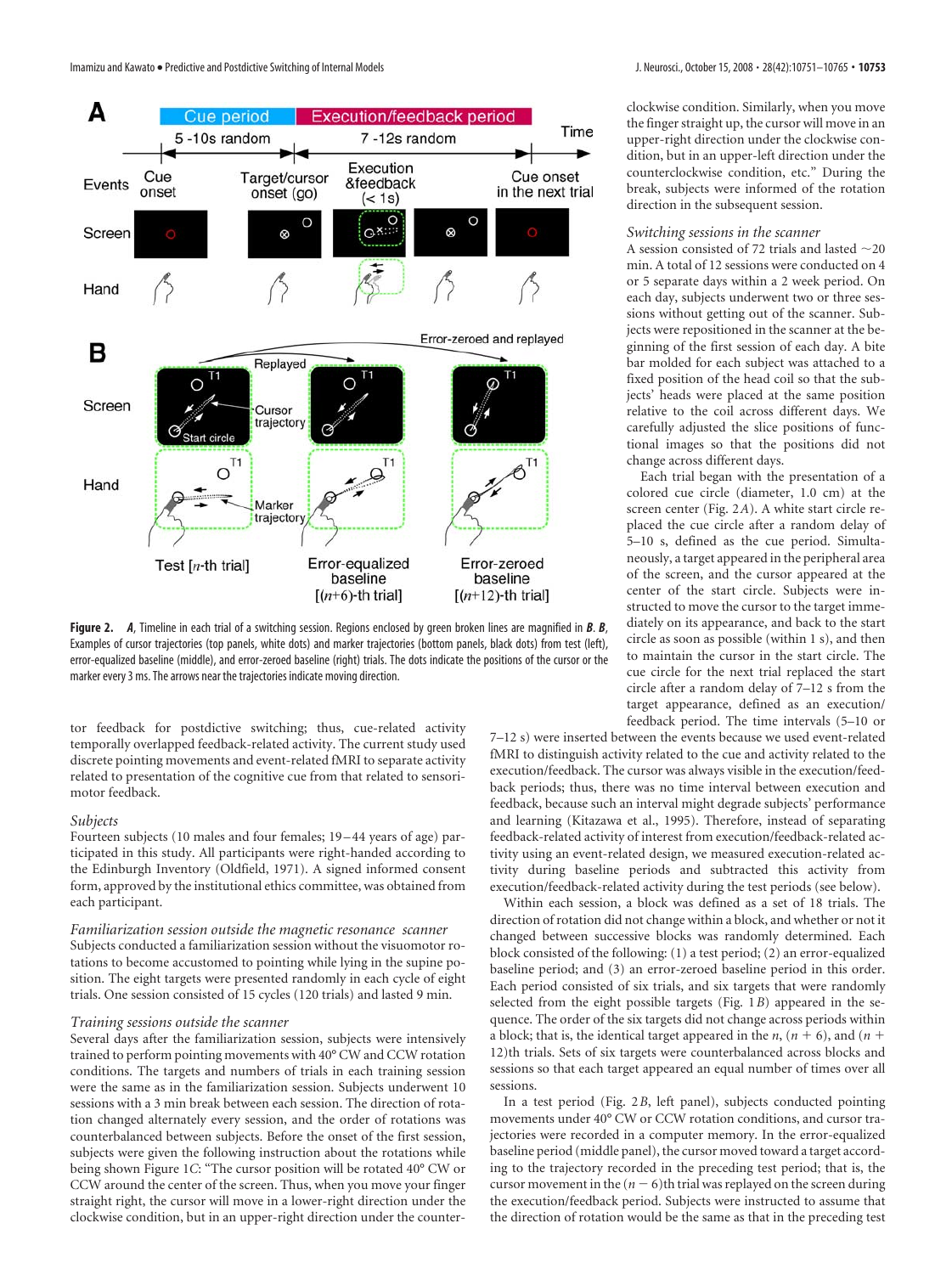period, and to compensate for the rotation so as to move the cursor toward the target. The purpose of the error-equalized periods was to measure baseline activity related to visual stimuli (for example, target and motion of the cursor), movement execution, and visual feedback of performance error. In the error-zeroed baseline period (right panel), the task for subjects was the same as that in the error-equalized period. However, the cursor moved according to the recorded trajectory that was rotated around the center of the screen beforehand so that the cursor always moved to a target; that is, the pointing error is constantly zero. The purpose of the error-zeroed period was to measure baseline activity related to the visual stimuli and movement execution. Before the beginning of the experiment, subjects were informed of the above mechanisms of cursor movements in the error-equalized and the error-zeroed baseline periods.

The error-equalized baseline period, which occurred immediately after the test period, is more important than the error-zeroed baseline period for the following reasons. To identify switching-related brain regions, we looked for brain activity that increased immediately after alteration of rotation direction and decreased as the number of trials increased in the test periods (see below, Imaging data analysis). However, performance error is also supposed to increase after the alteration of rotation direction. It is known that this error evokes strong activity in large regions in the cerebral cortices and cerebellum (Imamizu et al., 2000; Diedrichsen et al., 2005). Thus, we measured baseline activity evoked by errors in the error-equalized period when switching was not needed and subtracted this activity from activity in the test period.

There were two conditions in the test period according to the existence of correspondence between the cue color and the direction of rotation. In the instructed condition, the color was red or blue when the rotation was 40° CW or CCW, respectively. Thus, subjects could know the direction of rotation in a cue period. However, in the noninstructed condition, the color was purple regardless of the rotation direction. In both conditions, the color was orange in the error-equalized baseline period and cyan in the error-zeroed baseline period.

### *Magnetic resonance imaging acquisition*

A 1.5 T scanner (Shimadzu-Mariconi) was used to obtain blood oxygen level-dependent (BOLD) contrast functional images. Images weighted with the apparent transverse relaxation time were obtained with an echoplanar imaging sequence (repetition time, 3.5 s; echo time, 50 ms; flip angle, 90°). The whole brain was covered in 35 axial slices (3 mm thickness; 1 mm gap), each of which was acquired as a  $64 \times 64$  matrix (field of view, 192 mm), with a voxel size of  $3 \times 3 \times 4$  mm. Three hundred fifty-four volumes were acquired in each session. T1-weighted structural images were acquired with  $1 \times 1 \times 1$  mm resolution with a gradient echo sequence.

### *Behavioral data analysis*

To gauge performance accuracy, we measured the angular error of the movement (Fig. 1*B*, right panel, "E"). The error was computed in the hand space as the absolute value of angle between the vector from the start circle to the target and the vector from the start circle to the marker position at the moment of first maximal velocity. We also investigated spatiotemporal data to examine whether subjects' performances differed among the above three periods. Movement initiation was defined as the first time when the tangential velocity of the marker crossed 5% of the maximum velocity of each trial. Movement termination was the last time the velocity fell <5% of the maximum. We computed reaction time (interval between the target onset and the movement initiation), movement time (interval between the movement initiation and the termination), and the marker path length from movement initiation to its termination.

### *Imaging data analysis*

Functional imaging data were analyzed using SPM2 (Wellcome Department of Cognitive Neurology, London, UK; http://www.fil.ion. ucl.ac.uk/spm). We discarded the first four volumes of images in each session to allow for T1 equilibration. For preprocessing, data were temporally realigned to correct for the sequence of slice acquisition and then spatially aligned to the first volume with a six-parameter rigid-body transformation. The data were spatially normalized to the Montreal Neurological Institute (MNI) (Montreal, Quebec, Canada) reference brain and resliced to a 2 mm isotropic voxel size. Data were smoothed spatially with a Gaussian kernel with 12 mm full-width at half-maximum. Because we were interested in differences in activity in global brain regions rather than local ones between predictive and postdictive mechanisms, a relatively large size filter was applied to ameliorate differences in intersubject localization. Data were high-pass filtered with a cutoff frequency of 1/128 s to remove slowly varying trends.

To check the displacement of subjects' heads that might be caused by repositioning of subjects in the scanner at the beginning of each day after the second day (see above, Switching sessions in the scanner), we investigated the six-parameter values for spatial alignment of the first volume of images from each day with the first volume from the first day. Mean absolute values across days and subjects for translation (*x*, *y*, and *z*) and rotation (pitch, roll, and yaw) were 1.15 (SD, 0.90) mm, 1.30 (0.96) mm, 1.01 (0.91) mm, and 0.86° (0.63°), 0.64° (0.45°), and 0.96° (0.76°), respectively. Thus, the displacement was thought to be well within the range that can be corrected by SPM alignment.

General statistical analyses were performed in two stages. The firststage individual (fixed-effect) analysis was based on an event-related fMRI design. In this analysis, 72 types of events were defined: 2 (instructed and noninstruction conditions)  $\times$  3 (test, error-equalized baseline and error-zeroed baseline periods)  $\times$  6 (1–6th trials)  $\times$  2 (cue and execution/feedback events). The cue or execution/feedback event was modeled by an impulse function locked at the onset of the cue or the execution/feedback period, respectively. The impulse functions were convolved with a canonical hemodynamic response function in SPM2 to yield regressors in a general linear model for each voxel as follows:

$$
S^{i} = \sum_{k=1}^{72} \beta_{k} x_{k}^{i} + \sum_{k=1}^{12} \gamma_{k} y_{k}^{i} + e.
$$

Here,  $S^i$  is the fMRI activity in the *i*th scan. *x*s are regressors corresponding to the 72 types of events above explained. *y*s are regressors of no interest corresponding to 12 sessions, each of which was assigned 1 in the corresponding session and 0 otherwise. Regression weights ( $\beta$ s and  $\gamma$ s) and the residual (*e*) were estimated for each voxel by the least-squares method. The estimated weights of interests  $(\beta s)$  or contrasts of the weights were carried forward to a second-stage group (random effect) analysis using a one-way ANOVA model with nonsphericity correction and adjustment for correlated repeated measures. The results were inspected using *t* contrasts according to the analysis designs explained below.

To average poststimulus BOLD responses for display purposes, we defined another model in the first-stage individual analysis using a finite impulse response (FIR) basis function with a bin width of 3.5 s (the repetition time of scans), modeling a total of six bins from 0 to 21 s after onset of one of the 72 aforementioned events. The model contains six regressors for an event of interest and regressors for the other events. Intuitively, the FIR basis set considers each time bin after stimulus onset to model the BOLD response that would have been seen in the absence of other events, and captures any possible shape of hemodynamic response function up to a given frequency limit. In this model, the estimated weights for each time bin are directly proportional to the average BOLD response at that time. This analysis was conducted by using a peristimulus histogram function in SPM2. We obtained the poststimulus response time courses for the events in the test trials and the error-equalized baseline trials. We subtracted the average response time course across the baseline trials from time course in each test trial, and displayed the subtracted time course averaged across subjects (see Fig. 6*B*).

*(1) Analysis of activity related to cue presentation or execution/feedback of movements.* To confirm whether the above event-related analysis could dissociate activity related to cue presentation from that related to execution/feedback of pointing movements, we applied the following analysis to the estimated  $\beta$  weights for the first trials of test periods ( $\beta_{\text{test}}^1$ ), which are expected to be the most important trials for the switching of behaviors. We carried images of  $\beta_{\text{test}}^1$  estimates in the first-stage analysis for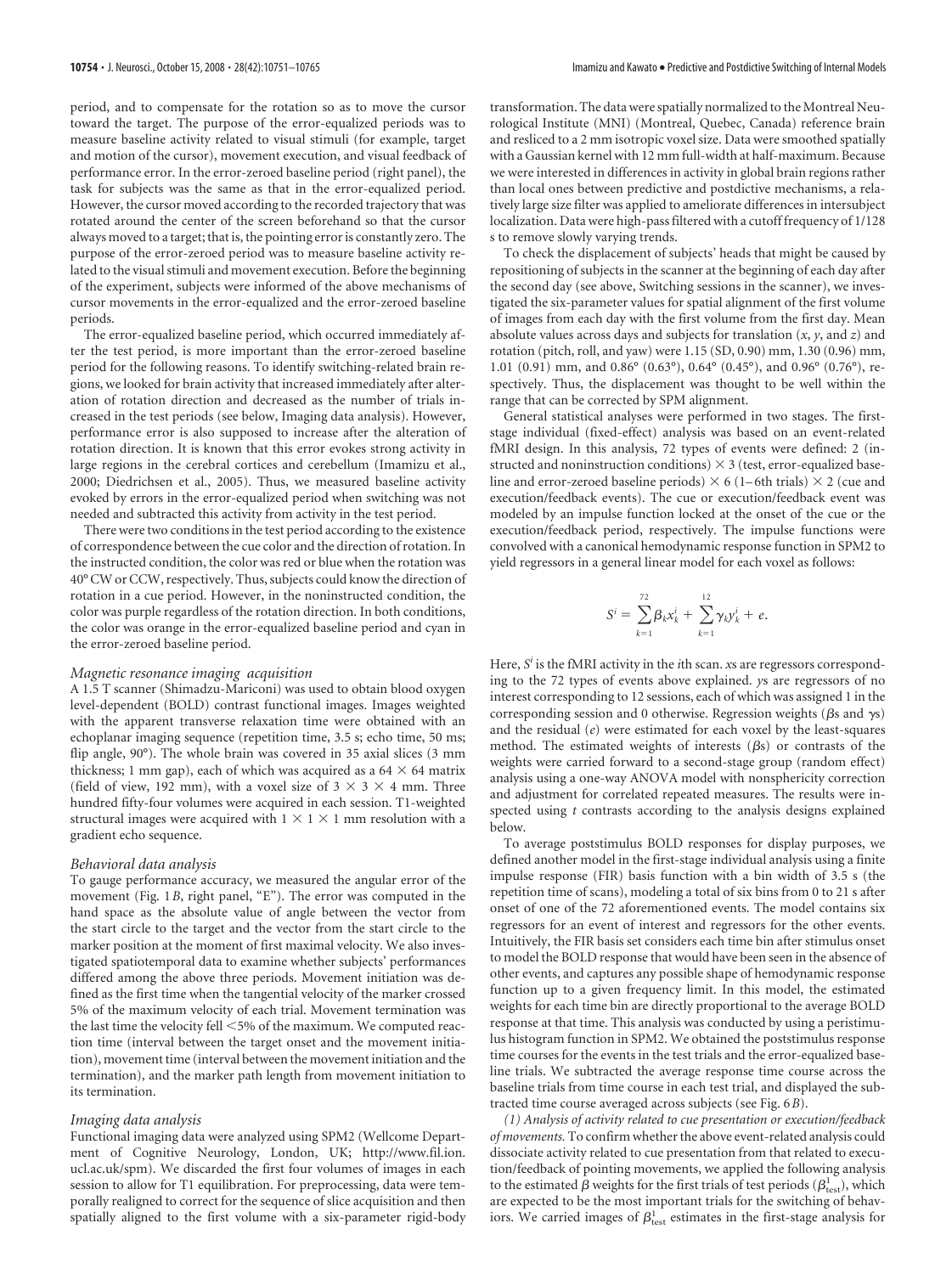four events (cue and execution/feedback events by instructed and noninstructed conditions) to the second-stage group analysis, and identified regions significantly activated by these events using a one-sample *t* test  $(\beta_{\text{test}}^1 > 0)$  (see Fig. 4*A*,*B*,*E*,*F*). To confirm the subtraction of errorequalized baseline activity from the test activity, we made four contrast images in the first-stage analysis by subtracting the averaged estimate within the error-equalized baseline period ( $\beta_{\rm error\text{-}equalized}$ ), individually, from the estimates for the above four events  $(C_1 = \beta_{\text{test}}^1 - \overline{\beta}_{\text{error-equalized}})$ . Then we carried them into the second-stage analysis to identify regions in which *C*<sup>1</sup> is significantly larger than zero (see Fig. 4*C*,*D*,*G*,*H*). The threshold in the second-stage analysis was  $p < 0.05$  when corrected for multiple comparisons at cluster level ( $p < 0.001$ , uncorrected at voxel level and a cluster size  $>$ 270). This threshold was low compared with those used in the imaging analyses described below (2, 4, and 5), because we intended to confirm at this low threshold if our event-related design could dissociate activity related to cue presentation from that related to execution/feedback.

*(2) Analysis of activity decreasing as a function of trial numbers after a change in rotation direction.* According to behavioral data (described below), the size of angular errors increased immediately after a change in the direction of rotation and decreased gradually as a function of trial number. This suggests that adaptive switching processes proceeded gradually, and that activity directly related to these processes decreased gradually. To identify the activity related to switching, we conducted the following analysis. In the first-stage analysis, contrast images were generated by subtracting the averaged  $\beta$  estimate within the error-equalized baseline period, individually, from the estimate for the cue or execution/ feedback event in the six test trials. In the second-stage analysis, a onesample *t* test was applied to the contrast images to identify voxels in which the contrast of the  $\beta$  estimates significantly decreased as a function of test trial number; that is, the weighted sum of the parameters (5  $\cdot$  C<sub>1</sub> +  $3 \cdot C_2 + 1 \cdot C_3 - 1 \cdot C_4 - 3 \cdot C_5 - 5 \cdot C_6$  is significantly larger than zero. Here, *Ci* indicates the contrast of the estimates obtained from the *i*th test trial. The second-stage analysis was performed separately for four events (cue and execution/feedback events by instructed and noninstructed conditions). Decreasing activity evoked by cue events in the instructed condition and by execution/feedback events in the noninstructed condition are of particular interest, because the former activity is likely to be related to a predictive switch based on contextual information, and the latter activity is likely to be related to postdictive switching based on the error in prediction of sensorimotor feedback. The threshold was  $p < 0.05$ corrected at voxel level and a cluster size >30.

To investigate the actual time courses of the above decreasing activity across trials, we examined how the value of  $C_i$  in individual subjects changed as a function of test trial numbers (*i*) in regions identified by the second-stage analysis.  $C_i$  is a contrast of  $\beta$  estimates as described above. The magnitude of the estimate is proportional to the maximum height of the fitted hemodynamic response function and captures the size of the effect of the event on the hemodynamic response. Therefore,  $C_i$  reflects the effect size in test trials in the absence of the effects that were measured in the error-equalized baseline trials. The  $C_i$  value was divided by the mean signal intensity for a given voxel to normalize differences among voxels. We named this value "effect size." The effect size was averaged across subjects and voxels in a region of interest, and plotted as a function of test trial number (see Fig. 6*C*).

The above two types of decreasing activity were mainly observed in adjacent parietal regions [the superior parietal lobule (SPL), the inferior parietal lobule (IPL), and the precuneus]. To quantify the spatial segregation of the two types of activity, we measured the volume of the overlapping region in which both types of activity were observed, and compared it with the volume of regions in which either type was observed. For group volumetric analysis, we measured the volume of each type of activity detected and thresholded by the procedure described above. However, for individual analysis, because the above two types of activity were obtained by two-stage analysis [(1) subtraction of activity in the errorequalized baseline period from activity in the test periods in the individual-analysis stage, and (2) detection of a decreasing trend in activity with an increase in trial number by using the above contrast  $(5 \cdot C_1)$  $+3 \cdot C_2 + 1 \cdot C_3 - 1 \cdot C_4 - 3 \cdot C_5 - 5 \cdot C_6$  in the group analysis stage],

we could not conduct an individual analysis equivalent to the group analysis. Therefore, in individual volumetric analyses, we looked for activity evoked by cue or execution/feedback events in the first test trial, which is expected to be the most important trial for the switching of behaviors. Specifically, we subtracted averaged activity evoked by a cue event within the error-equalized baseline period from activity evoked by a cue event in the first test trial of the instructed condition, to extract activity related to a predictive switch. We subtracted averaged activity evoked by an execution/feedback event within the error-equalized baseline period from activity evoked by an execution/feedback event in the first test trial of the noninstructed condition to extract activity related to a postdictive switch. We applied a low threshold ( $p < 0.001$ , uncorrected) to each extracted activity to avoid underestimation of overlapping volume. We defined parietal regions of interest as the union of the SPL, IPL, and precuneus based on the Automated Anatomical Labeling map (Tzourio-Mazoyer et al., 2002) in the WFU PickAtlas toolbox (http://fmri.wfubmc.edu/cms/software) (Maldjian et al., 2003) for SPM2, and measured the volumes of regions related to either predictive or postdictive switches, and regions related to both.

*(3) Analysis of changes in effective connectivity according to conditions.* Dynamic causal modeling (DCM) is a system identification procedure that uses Bayesian estimation to make inferences about the effective connectivity between neural systems and how it is affected by experimental conditions (Friston et al., 2003). Because connectivity in DCM is measured through the coupling of changes in imaging signals, rather than anatomically, a significant unidirectional modularity influence of one brain region on another does not necessarily reflect the presence of a direct and unidirectional anatomical connection. Instead, the connectivity revealed by DCM reflects the inferred direction of neural influences that is specific to the experimental conditions, and that may be mediated through interneurons or brain regions not explicitly included in the model.

The results of the above analysis (2) suggested that activity in the SPL is related to predictive switching based on contextual information, and that activity mainly in the IPL and prefrontal cortex (PFC) is related to postdictive switching based on prediction error derived from sensorimotor feedback. We investigated how different conditions influenced effective connectivity between these regions and the lateral cerebellum, in which many studies have reported activity related to internal models in various kinds of sensorimotor tasks (Shidara et al., 1993; Shadmehr and Holcomb, 1997; Gomi et al., 1998; Kobayashi et al., 1998; Imamizu et al., 2000; Blakemore et al., 2001; Miall et al., 2001; Krakauer et al., 2004; Milner et al., 2007; Yamamoto et al., 2007). Only left cerebral hemisphere regions and right lateral cerebellar regions were included in our network to maintain model simplicity. Group maxima of activation were identified in the second-stage analysis described in (2). Then, subject-specific maxima were determined operationally as the nearest local maxima to the group maxima in regions significantly activated by any of the four events (namely, cue or execution/feedback events in the instructed or noninstructed conditions in the first test trial) in individual analyses  $(p < 0.001$ , uncorrected). Regarding the PFC, we found multiple activation clusters in BAs 10, 11, and 46 in the second-stage group analysis, but selected the group maximum in BA 46 in which activity related to internal-model switching was also found in our previous study (Imamizu et al., 2004). Regarding the cerebellum, because subjects were required to compensate for the rotations in all trials in the current experiment, this design does not allow us to directly identify internal model activity based on a contrast between compensation and no-compensation (null) conditions. However, previous studies (Tamada et al., 1999; Imamizu et al., 2000, 2004, 2007a) have reported that internal models for the rotations are acquired near the posterior superior fissure. Thus, we anatomically located the group maximum around the center of the posterior superior fissure in the MNI reference brain  $(x, y, z: 40, -60, -34)$ . Because the lateral cerebellum was included in regions significantly activated by any of the above four events, we could identify subject-specific maxima in the cerebellum. Using SPM2, BOLD signal time courses were then extracted from 8 mm spheres centered on subject-specific maxima, and summarized as the principal eigenvariates of the time courses.

Effective connectivity analysis was performed using the DCM tool in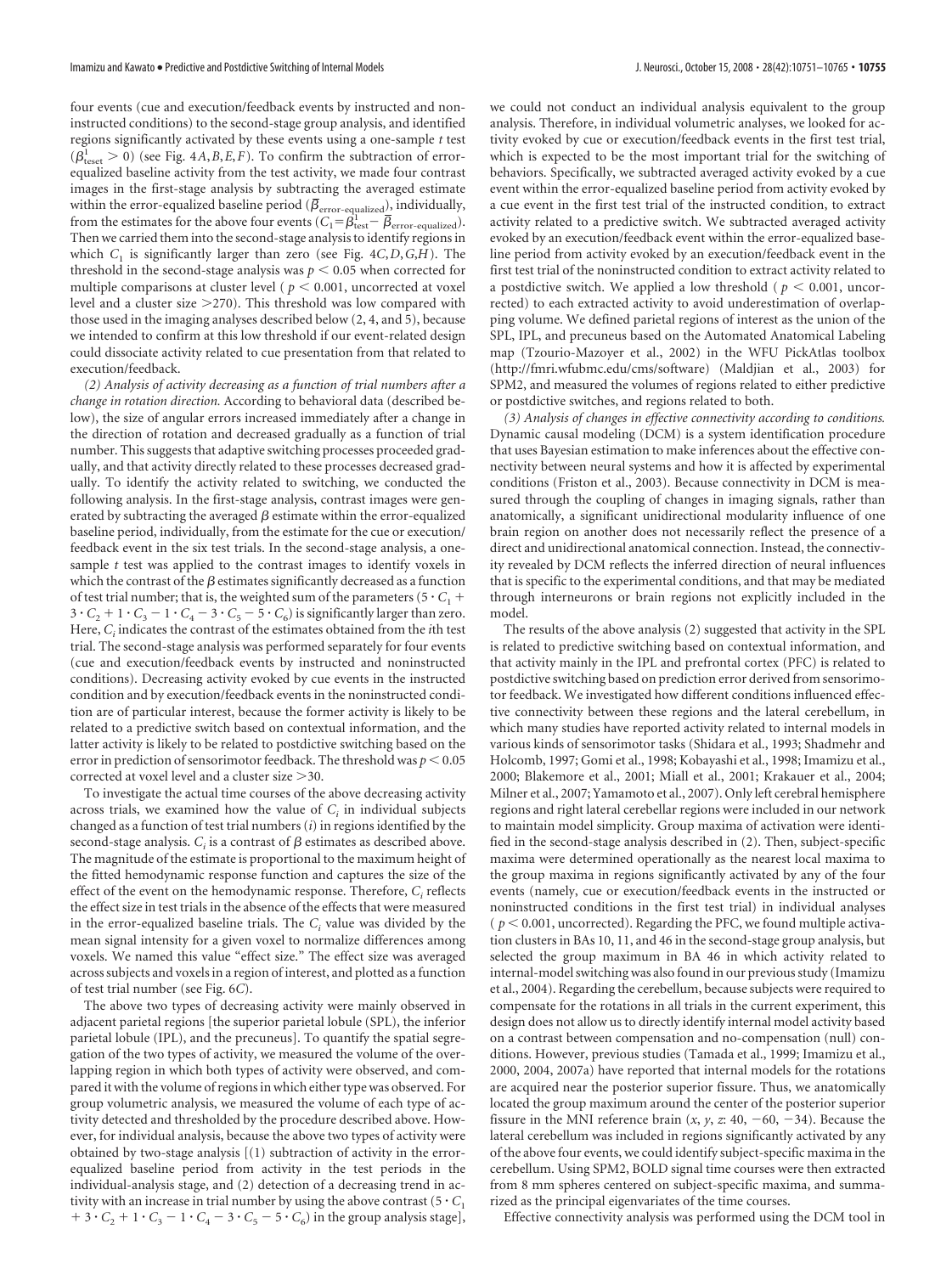SPM5. According to anatomical studies, mainly in monkeys, there exists connectivity between the cerebellum and parietal regions including the SPL and the IPL (Schmahmann and Pandya, 1989; Stein and Glickstein, 1992; Clower et al., 2001), between the cerebellum and the dorsolateral PFC (Kelly and Strick, 2003), and between the dorsolateral PFC and the parietal regions (Petrides and Pandya, 1999; Marconi et al., 2001). However, the exact connectivity among these regions in the human brain is unknown. Therefore, subject-specific DCMs were fully and reciprocally connected with modulatory influences from both conditions specified on all of the connections. The modulatory influences were modeled in the first test trial to maintain model simplicity. Input stimuli to the network were modeled as exerting direct effects on the SPL and the IPL. The effects of the input stimuli on the SPL model visual inputs evoked by cue presentation, and are exerted at the onsets of cue periods, whereas their effects on the IPL model sensorimotor-feedback inputs and are exerted at the onsets of execution/feedback periods.

The DCM analysis was performed in a twostage procedure similar to the functional image analysis explained above. The parameters corresponding to the strength of intrinsic or modularity effects obtained from the subjectspecific first-level DCM models were taken to a second between-subjects level analysis. A onesample *t* test ( $p < 0.05$ ) was used in the secondlevel analysis. Because it is unknown whether the DCM parameters were normally distrib-

uted, we confirmed that a nonparametric test (Wilcoxon's signed-rank test) yielded the same results as the  $t$  test at the  $p < 0.05$  level. The threshold was not corrected for multiple comparisons because connections of interest were restricted by the results of the analysis (2).

*(4) Analysis of increasing activity as switching process proceeds.* To identify brain regions related to the degree of contribution of appropriate internal models, we looked for increasing activity as switching process proceeds. According to our previous behavioral and simulation study (Imamizu et al., 2007b), the time courses of signals reflecting the degree of contributions of appropriate internal models during the predictive switch based on contextual information were markedly different from the time courses during the postdictive switch based on prediction error. Specifically, the signal immediately increased after a change in the environment in the predictive switch condition, whereas it gradually increased with trial number in the postdictive switch condition. Based on this result, we looked for brain activity that increased immediately after a change in the direction of rotation in cue periods of the instructed condition, but gradually increased in execution/feedback periods of the noninstructed condition. Specifically, contrast images were yielded for each trial by the same subtraction as described in (2), in the first-stage analysis, and then a one-sample *t* test was applied to the images to identify voxels in which the weighted sum of contrasts of  $\beta$  estimates was significantly higher than zero. The weighted sum was defined as follows:  $5 \cdot C^{cu}$ <sub>1</sub> +  $5 \cdot \text{C}^{\text{cue}} + 5 \cdot \text{C}^{\text{cue}} + 5 \cdot \text{C}^{\text{cue}} + 5 \cdot \text{C}^{\text{cue}} + 5 \cdot \text{C}^{\text{cue}} - 15 \cdot \text{C}^{\text{cxe}} - 11 \cdot \text{C}^{\text{cex}} - 11 \cdot \text{C}^{\text{cex}} - 7 \cdot \text{C}^{\text{cex}} - 3 \cdot \text{C}^{\text{cex}} + 1 \cdot \text{C}^{\text{cex}} - 5 \cdot \text{C}^{\text{cex}} - 5 \cdot \text{C}^{\text{c$ indicates a contrast of the estimates corresponding to the *i*th trial in the cue period in the instructed condition (predictive switch). C<sup>exe</sup><sub>*i*</sub> indicates a contrast corresponding to the *i*th trial in the execution/feedback period in the noninstructed condition (postdictive switch). Weights for the  $C^{cu}$ <sub>*i*</sub> take the highest value (=5) from the first trial, and were constant across trials, but those for C<sup>exe</sup><sub>i</sub> gradually increased from the lowest  $(=-15$  in the first trial) to the highest  $(=5$  in the last trial) values as trial number (*i*) increased. These weights were adjusted so that their sum was zero. The threshold was  $p < 0.05$ , corrected at voxel level and a cluster



**Figure 3.** Angular error measured in the hand space. *A*, Angular error in the familiarization and training sessions before brain activity measurement. The curves show the medians of the errors within a cycle (8 trials) averaged across subjects ( $\pm$ SD) as a function of cycle number in each session. The horizontal thick lines indicate mean error within each session. *B*, Angular error in switching sessions inside the MR scanner. The curves show error averaged across sessions and subjects ( $\pm$ SD) as a function of trial number after a change in rotation direction.  $p < 0.05$ , Tukey's HSD *post hoc* test.

size 30 voxels. To investigate actual time courses of activity in regions of interest across trials, we plotted effect size [see above, (2)] calculated from the values of  $C^{cu}$ <sub>*i*</sub> and  $C^{exc}$ <sub>*i*</sub> as a function of test trial number (*i*).

*(5) Analysis of activity related to visual feedback of performance error.* We examined the difference between the error-equalized and the errorzeroed baseline periods to identify activity related to visual feedback of the error. Specifically, in the first-stage analysis, contrast images were yielded by subtracting  $\beta$  estimates for the execution/feedback periods of the error-zeroed baseline trials from those for the execution/feedback periods of the error-equalized baseline trials. In the second-stage analysis, a one-sample *t* test was applied to these images to identify voxels in which the contrast of the estimates was significantly higher than zero. The threshold was  $p < 0.05$  corrected at the voxel level and cluster size  $>30.$ 

# **Results**

# **Behavioral data**

Figure 3*A* shows subjects' performances in the familiarization and training sessions. The curves show angular error as a function of cycles (eight trials) in each session. The ordinate represents the average  $(\pm SD)$  across subjects in which the value for each subject is the median size of errors within a cycle. The direction of rotation did not change within a training session, but alternately changed across the sessions. The error markedly increased at the beginning of each session, but gradually decreased as cycle number increased within the session. The error averaged within each session (horizontal lines) increased in the second training session, in which subjects experienced the opposing rotation for the first time, but decreased as the number of sessions increased. We applied a two-way (cycle by session) repeated-measures ANOVA to the medians of errors, and found significant effects of cycle  $(F_{(14,182)} = 2.71; p < 0.0001)$  and session  $(F_{(9,117)} = 8.89; p <$ 0.0001). According to Tukey's honestly significant difference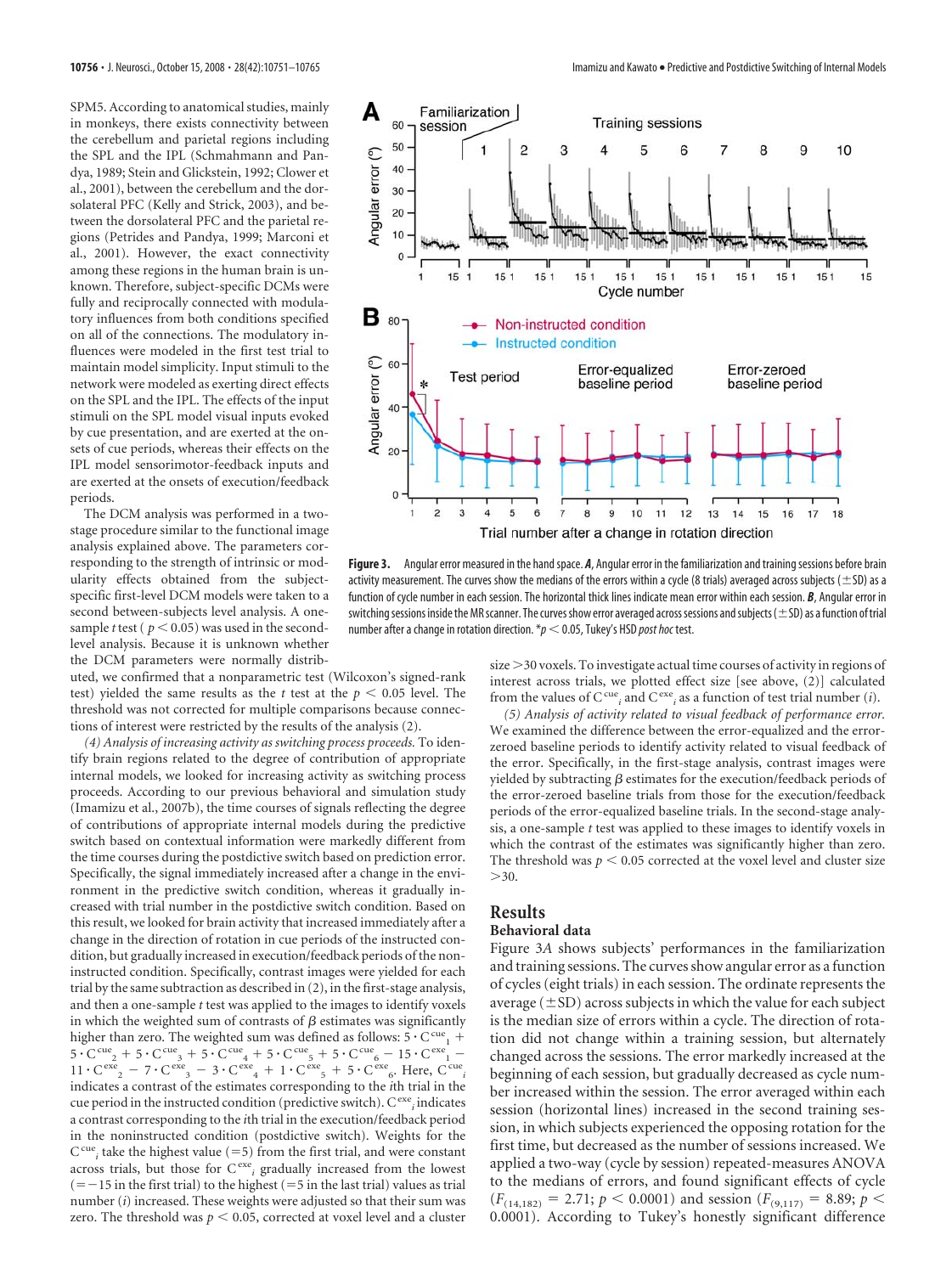

Figure 4.  $A-H$ , Activation evoked by cue presentation (A-D) or execution/feedback of movements (E-H) in between-subjects analysis. A, B, E, and F show event-related activity in the first trial of test period without subtraction of activity in the error-equalized baseline period ( $p < 0.05$ , corrected for multiple comparisons at cluster level). C, D, G, and H show activity in the first trial yielded by the contrast of the test period versus the error-equalized baseline period. The brain projections view the brain from above (transverse), right (sagittal), and behind (coronal). The red circles indicate the occipital regions related to visual information. The blue circles indicate regions mainly related to motor control (for example, the dorsal premotor regions, the supplementary motor regions, and the primary sensorimotor regions).

(HSD) *post hoc* test at  $p < 0.05$ , the size of error averaged across sessions and subjects was smaller in the last cycle (7.46°) than the first cycle (27.55°), suggesting that error decreased within a session. Furthermore, error averaged across cycles and subjects was smaller in the last session than the second session, suggesting that it decreased across sessions after the second session. These results indicate short-term adaptation within each session as well as long-term learning of the opposing rotations across sessions after the second session. These results are consistent with our previous behavioral experiment investigating adaptation to opposing rotations, in which subjects were instructed about the direction of rotation when the rotation direction was changed (Imamizu et al., 2007b).

Figure 3*B* shows subjects' performances in switching sessions in the scanner. The ordinate represents angular error averaged across sessions and subjects  $(\pm SD)$ . The abscissa represents trial number after a change in rotation direction. We computed, for each subject, condition, and trial number after the change, average angular error in the test period across sessions and applied a two-way (instructed or noninstructed condition by trial number after the change) repeated-measures ANOVA to the average error. The effect of trial number was significant ( $F_{(5,65)} = 88.73$ ;  $p <$ 0.0001), and the size of error was smaller in the sixth trial than in the first trial (Tukey's HSD *post hoc* test,  $p < 0.05$ ). An interaction between condition and trial number was significant  $(F_{(5,65)}$  =

2.66;  $p < 0.03$ ), suggesting a different condition effect that depended on the trials. When we compared the averaged errors between conditions for each trial, the error in the first trial was smaller in the instructed condition (mean  $\pm$  SD, 36.89  $\pm$  11.43) than in the noninstructed condition (46.27  $\pm$  12.64) (Tukey's HSD *post hoc* test,  $p < 0.05$ ).

The error was almost constant in the error-equalized baseline period (Fig. 3*B*, middle) and the error-zeroed baseline period (right).We compared the error in the last trial of the test period as a reference to the errors in every trial of both baseline periods using Dunnett's test at the  $p < 0.05$  level, but could not find any significant difference. This suggests that the error in the baseline periods was maintained at the same level as the last trial of the test period.

Regarding subjects' performances in addition to error, we computed reaction time, movement time, and marker path length averaged across trials, sessions, and conditions for each subject and period. We applied one-way (period) repeatedmeasures ANOVA to the averaged values, and found no significant effect of period at  $p < 0.05$  level (reaction time,  $F_{(2,39)}$  = 0.032; movement time,  $F_{(2,39)} = 0.27$ ; and path length,  $F_{(2,39)} =$ 0.27). This result indicates that the subjects maintained constant performance throughout the test and the two baseline periods. The mean values across periods and subjects were 243.07 ms (SD,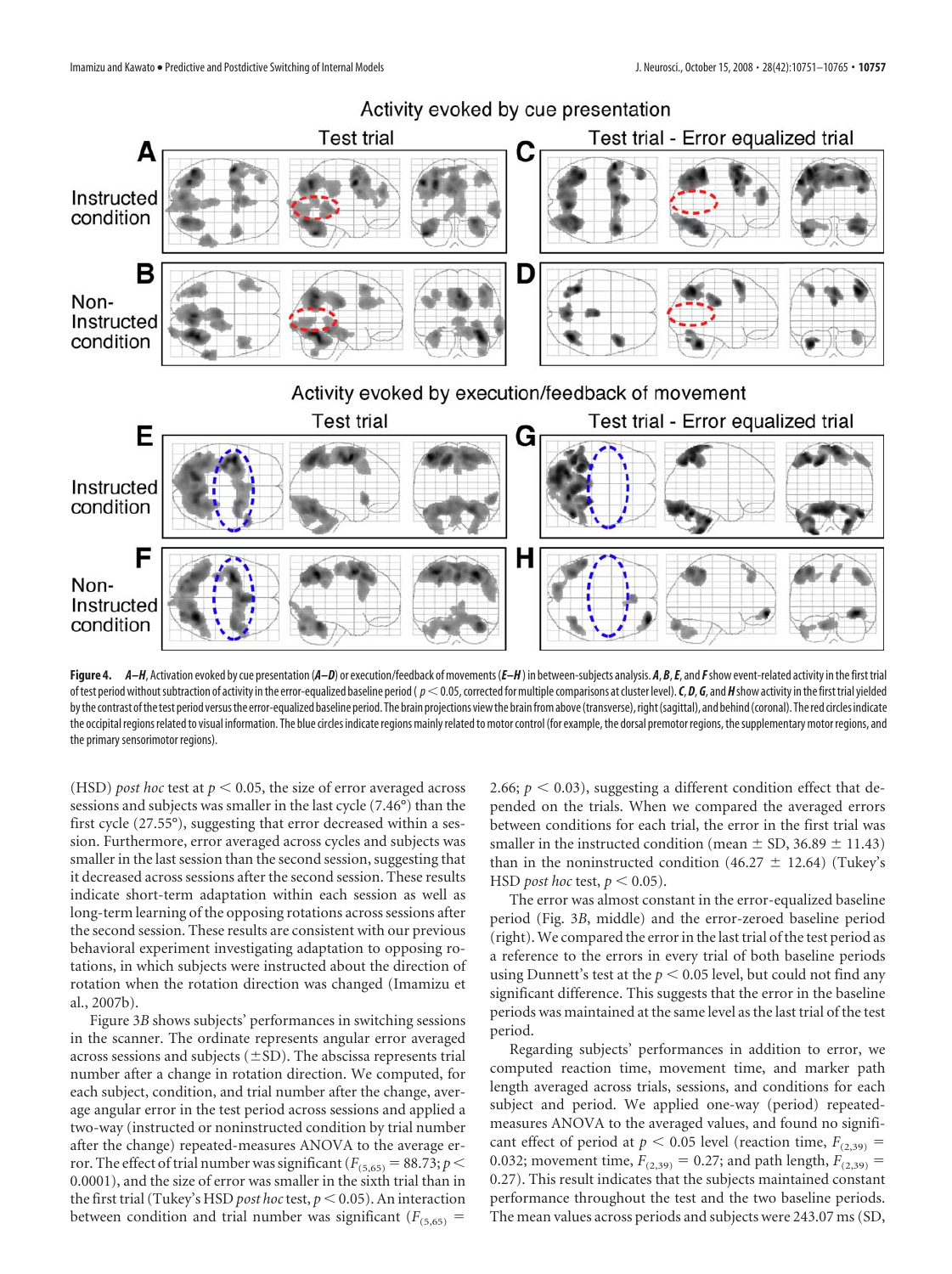30.27) for reaction time, 244.17 ms (33.81) for movement time, and 22.25 cm (2.29) for out-and-back path length.

## **Activity related to cue presentation or execution/feedback of movements**

Figure 4 shows group mean activity evoked by cue presentation (Fig. 4*A–D*) or execution/feedback of pointing movements (Fig. 4*E–H*). Figure 4, *A*, *B*, *E*, and *F*, shows the evoked activity in the first trial of test period without subtraction of activity in the error-equalized baseline period [see Materials and Methods, (1)]. Figure 4, *C*, *D*, *G*, and *H*, shows activity in the first trial yielded by the contrast of the test period versus the error-equalized baseline period ( $p < 0.05$ , corrected for multiple comparisons at cluster level). Activity evoked by cue presentation was found bilaterally in prefrontal regions, dorsal premotor regions, parietal regions, occipital regions, and the lateral cerebellum, and in the left temporal regions (for detailed locations, see supplemental tables, available at www.jneurosci.org as supplemental material). These regions were activated in both the instructed and noninstructed conditions, but the activated regions were larger in the instructed condition (Fig. 4*A*) than in the noninstructed condition (Fig. 4*B*). In the comparison of the test period versus the error-equalized baseline period (Fig. 4*C*,*D*), activation in the occipital regions related to visual information processing disappeared relative to the eventrelated activity without subtraction of activity in the error-equalized baseline period (red broken circles). Activity evoked by execution/feedback of pointing movements was found bilaterally in dorsal premotor regions, supplementary motor regions, intraparietal regions, and the lateral cerebellum, as well as in the left primary sensorimotor regions. These regions were activated in both the instructed and noninstructed conditions (Fig. 4*E*,*F*). In the comparison of test periods versus the error-equalized baseline period (Fig. 4*G*,*H*), activation in regions mainly related to motor control, namely the dorsal premotor regions, the supplementary motor regions, and the primary sensorimotor regions, disappeared (blue broken circles), and restricted regions in the intraparietal regions and the lateral cerebellum remained. Almost identical activation patterns to those shown in Figure 4, *C*, *D*, *G*, and *H*, were obtained when we used data in the error-zeroed baseline period instead of the error-equalized baseline period.

In the baseline periods, subjects were instructed to assume that the same direc-



**Figure 5.** Activity decreases as trial number increases after switching in between-subjects analysis ( $p < 0.05$ , corrected for multiple comparisons at voxel level; cluster size, >30 voxels). *A*, Decreasing activity in cue periods in the instructed condition. The broken green lines indicate the IPS. The left, middle, and right panels show the brain surface viewed from left, above, and right, respectively. The circled numbers indicate the local maxima of activation corresponding to the data in Table 1. *B*, Decreasing activity in the execution/feedback period in the noninstructed condition.

### **Table 1. Summary of activations**

| Anatomical regions                                                                                                            |       | <b>MNI</b> coordinates   |          |              | T value at peak |
|-------------------------------------------------------------------------------------------------------------------------------|-------|--------------------------|----------|--------------|-----------------|
|                                                                                                                               | X     | у                        | Z        | Cluster size |                 |
| Decreasing activity in the cue period in the instructed condition                                                             |       |                          |          |              |                 |
| SPL cluster                                                                                                                   |       |                          |          |              |                 |
| (1) L superior parietal lobule                                                                                                | $-32$ | $-60$                    | 54 1     |              | 7.25            |
| (2) R precuneus                                                                                                               | 12    | $-70$                    | 56       | 2335         | 6.81            |
| (3) L precuneus                                                                                                               | $-8$  | $-68$                    | 54       |              | 6.80            |
| Decreasing activity in the execution/feedback period in the noninstructed condition<br> P                                     |       |                          |          |              |                 |
| (4) L inferior parietal lobule                                                                                                | $-48$ | $-52$                    | 50       | 918          | 7.08            |
| (5) R inferior parietal lobule                                                                                                | 46    | $-60$                    | 50       | 1182         | 6.79            |
| <b>Temporal region</b>                                                                                                        |       |                          |          |              |                 |
| (6) R inferior temporal gyrus (BA 20)                                                                                         | 68    | $-28$                    | $-22$    | 88           | 6.46            |
| Prefrontal regions                                                                                                            |       |                          |          |              |                 |
| (7) R middle frontal gyrus (BA 11)                                                                                            | 36    | 54                       | $-10$    | 67           | 5.42            |
| (8) L inferior frontal gyrus (BA 46)                                                                                          | $-46$ | 34                       | 20       | 51           | 5.38            |
| (9) L middle frontal gyrus (BA 10)                                                                                            | $-42$ | 50                       | $-4$     | 130          | 5.31            |
| Activity that was high immediately after the switch in cue periods of the instructed condition and gradually increased in the |       |                          |          |              |                 |
| execution/feedback periods in the noninstructed condition                                                                     |       |                          |          |              |                 |
| (10) R LOTC                                                                                                                   | 54    | $-56$                    | $-2$     | 2354         | 7.91            |
| $(11)$ L LOTC                                                                                                                 | $-52$ | $-56$                    | $\Omega$ | 93           | 5.41            |
| (12) R/L SMA/cingulate (BA 6)                                                                                                 | $-6$  | $-4$                     | 48       | 1103         | 6.62            |
| $(13)$ L M1 (BA4)                                                                                                             | $-32$ | $-30$                    | 54       | 203          | 5.84            |
| (14) L middle temporal gyrus (BA 21)                                                                                          | $-56$ | $-4$                     | $-14$    | 155          | 5.62            |
| (15) R dorsal premotor region (BA 6)                                                                                          | 52    | $\overline{\phantom{a}}$ | 48       | 86           | 5.27            |
| Error-equalized baseline > error-zeroed baseline                                                                              |       |                          |          |              |                 |
| (16) R angular gyrus (BA 40)                                                                                                  | 54    | $-50$                    | 32       | 8            | 10.10           |

Cluster size is represented by a number of 2 mm isotropic voxels. L, Left; R, right.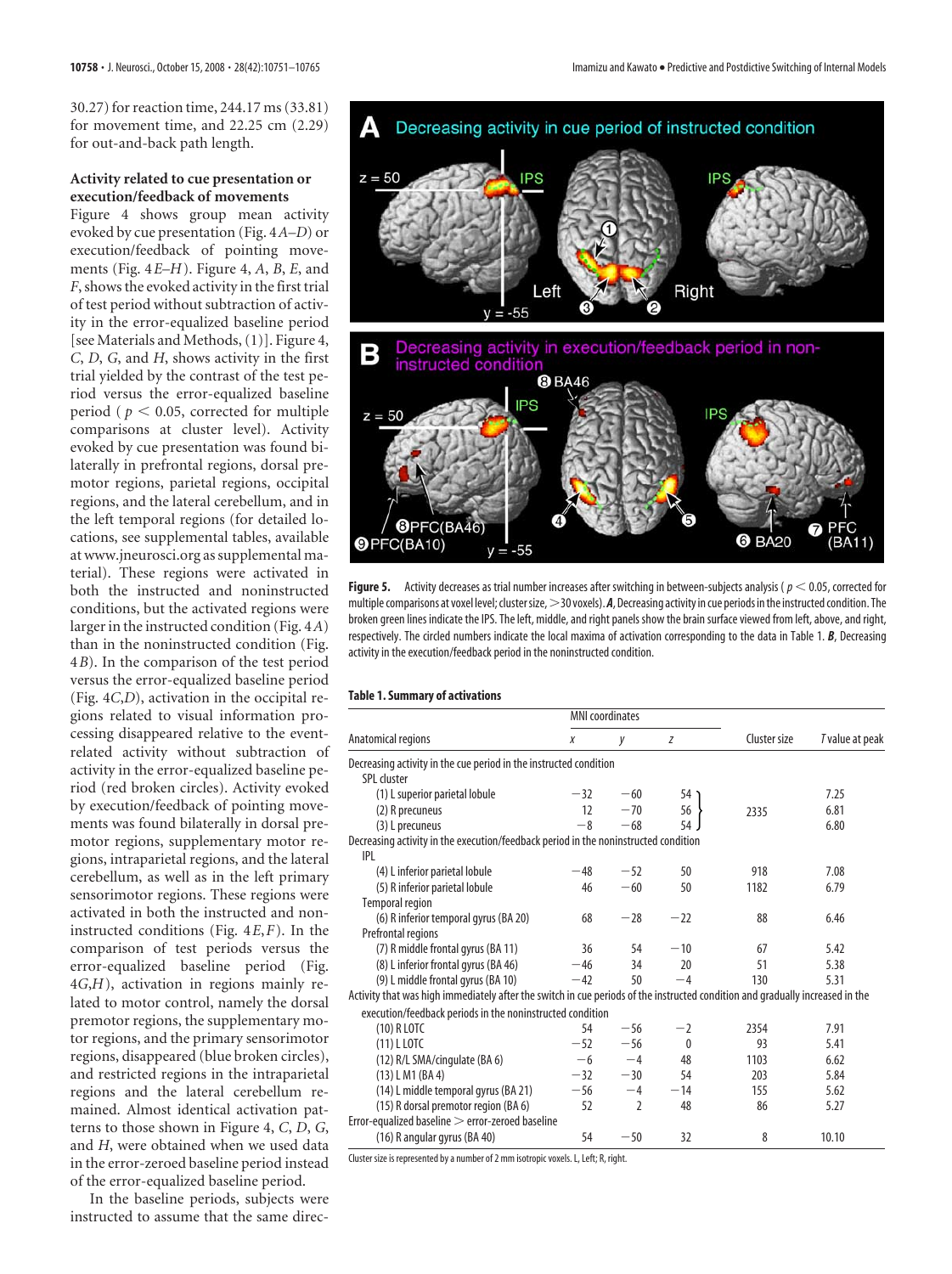

Figure 6. A, Spatial segregation of the two types of activity corresponding to Figure 5, A and B, around the IPS. Activations are superimposed on transverse (left) and coronal (right) slices from the subjects' averaged structural images at levels indicated by the white lines in the left panels of Figure 5, *A* and *B*. *B*, Poststimulus hemodynamic responses evoked by cue events in test trials after subtraction of responses in error-equalized baseline periods. The vertical axis represents values of parameter estimates (arbitrary units) from an FIR model that includes regressors modeling the response with a bin width of 3.5 s from 0 to 21 s after cue onset (see Materials and Methods). The responsetime courses were estimated for local maxima inthe cyan regions of *A* and averaged across the maxima and subjects ( $\pm$  SE). *C*, Time courses for the sizes of the effects (arbitrary units) (see Materials and Methods) of cue or execution/feedback events on hemodynamic responses averaged across voxels and subjects ( $\pm$ SE) as a function of test trial number after a change inrotation direction. The left panelshowsthesize ofthe effect ofthe cue events inthe cyanregion of *A*. The middle panel shows the size of the effect of the execution/feedback events in magenta regions. The right panel shows the size of the effect of the execution/feedback events averaged across PFC regions in Figure 5*B*. \*\* $p$  < 0.001, \* $p$  < 0.05,  $p$  +  $p$  < 0.10, Tukey's*post hoc* test.

tion of rotation as in the preceding test period would be imposed, and to conduct pointing movements so as to compensate for the rotation. Thus, in the comparison of test periods versus the errorequalized baseline, the activation related to the compensation was subtracted, and the remaining activation was supposed to reflect information processing for the switching of internal models. As shown in Figure 3*B*, left panel, angular error after a change in rotation direction decreased as trial number increased, and reached an asymptotic level in the sixth trial, suggesting that

switching is most needed in the first trial among the test periods and that the necessity for switching gradually decreased toward the sixth trial. Therefore, we looked for brain activity that decreased from the first to the sixth trial.

### **Activity decreasing as a function of trial number after a change in rotation direction**

The activations shown in Figure 5 were identified to decrease in magnitude as the trial number increased in the group level analysis ( $p < 0.05$ , corrected for multiple comparisons; cluster size, >30 voxels) when contrast images in individual analyses were yielded by subtraction of activation in the error-equalized baseline periods from that in the test periods [see Materials and Methods, (2)]. Figure 5*A* shows decreasing activity in cue periods under the instructed condition, whereas Figure 5*B* shows decreasing activity in the execution/feedback periods under the noninstructed condition. The locations of the activations are listed in Table 1. The decreasing activity in the cue periods of the instructed condition constituted a large cluster in the bilateral SPL containing three activation peaks. The most anterior peak (1 in Fig. 5*A*, Table 1) existed in the medial wall of the left intraparietal sulcus (IPS). The other peaks existed in the precuneus of both hemispheres (2 and 3). In contrast, the decreasing activity in the execution/feedback periods of the noninstructed condition constituted large clusters in the bilateral IPL (4 and 5 in Fig. 5*B*, Table 1) and relatively small clusters in the inferior temporal gyrus (6; BA 20) and prefrontal regions (7–9; BAs 11, 46, and 10). Regarding parietal activation, the decreasing activity in cue periods in the instructed condition (Fig. 6*A*, cyan region) existed medially to the IPS (dashed green line), whereas the decreasing activity in the execution/feedback periods of the noninstructed condition (magenta regions) existed laterally to the IPS. Almost identical activation patterns with those shown in Figures 5 and 6*A* were obtained when we used data in the error-zeroed baseline period instead of the error-equalized baseline period.

The overlapping volume between the cyan and magenta regions in Figure 6A was 2.1 cm<sup>3</sup>, whereas the volume of each region was 18.7 cm<sup>3</sup> (cyan) or 16.8 cm<sup>3</sup> (magenta). Thus, the overlap was only 6.3% of the union of the two regions. In individual volumetric analysis, we subtracted (1) activity evoked by cue events in the error-equalized baseline periods from activity evoked by cue events in the first test trial of the instructed condition, and (2) activity evoked by execution/feedback events in the error-equalized baseline periods from activity evoked by execu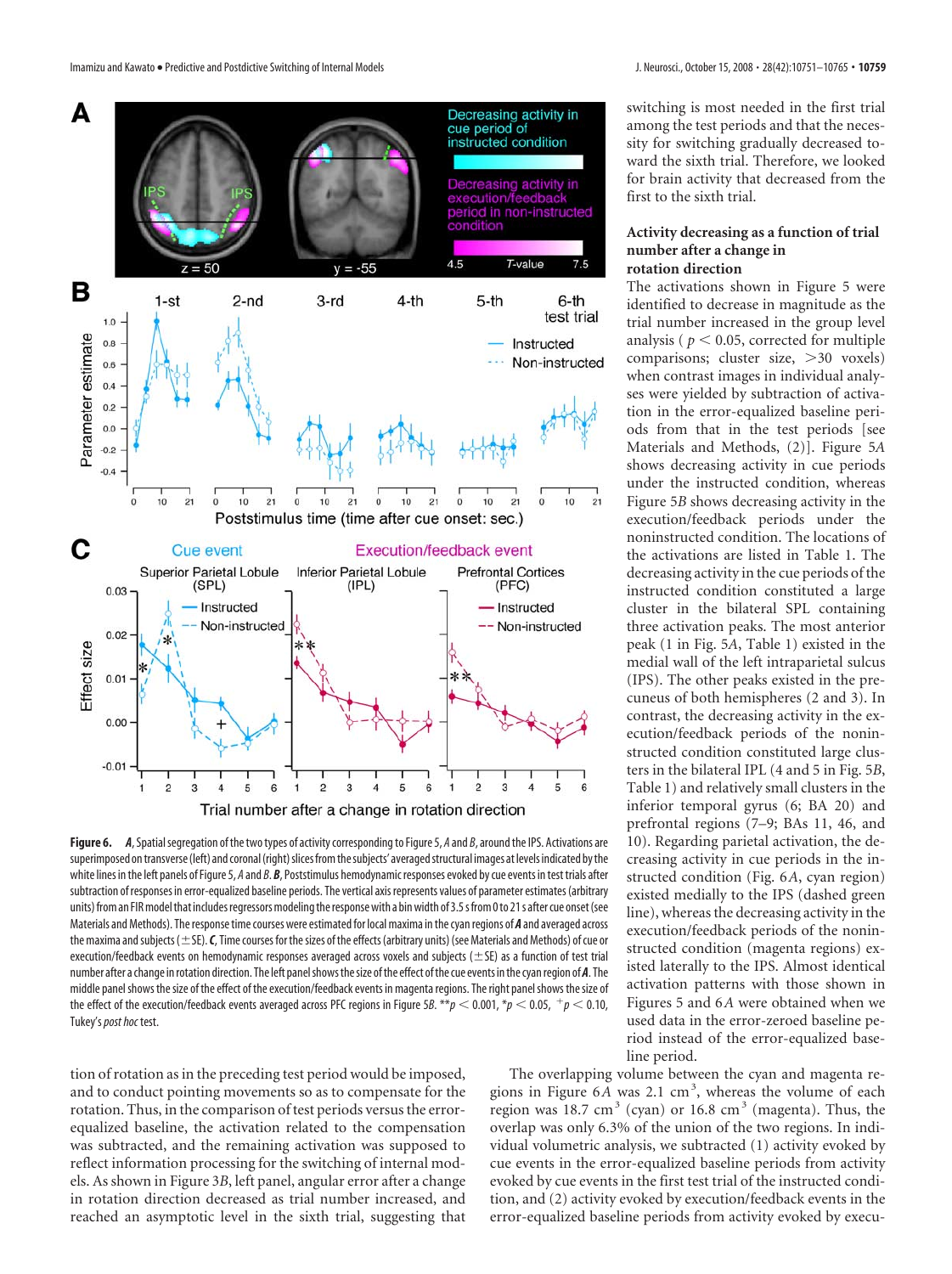tion/feedback events in the first test trial of the noninstructed condition ( $p < 0.001$ , uncorrected). Then, we investigated the volumes of the two types of subtracted activity and the overlap between them in the parietal regions (see Materials and Methods). The overlapping volume averaged across subjects was 0.3  $(SE, 0.1)$  cm<sup>3</sup>, whereas the volume of the activity related to predictive or postdictive switches was 5.1 (SE, 1.8) or 8.6 (2.3)  $\text{cm}^3$ , respectively. Thus, the overlap was only 2.2% of the union volume of the two types of activity in the individual analysis.

Figure 6*B* shows the time course of activity in the cue period of the test trials in the cyan regions of Figure 6*A*. Using the FIR model (see Materials and Methods), we estimated BOLD response time courses evoked by cue events in the test trials and the error-equalized baseline trials at local maxima in the cyan regions (Table 1, 1–3). We subtracted the average time course across the baseline trials from the time course in each test trial, separately for each maximum and subject. We plotted the subtracted time course averaged across the maxima and subjects ( $\pm$ SE) as a function of poststimulus time in Figure 6*B*. Activation level gradually decreased as trial number increased in the instructed condition (solid lines). The level also decreased in the noninstructed condition (broken lines) across trials, but the level was highest in the second trial.

To quantitatively capture the above change in activity level across trials, we investigated the size of the effect of the cue event on hemodynamic responses in terms of the magnitude of the  $\beta$ estimate in each test trial after subtraction of the estimate averaged across the error-equalized baseline trials [see Materials and Methods, (2)]. Figure 6*C*, left panel, shows the effect sizes of cue events averaged across voxels and subjects  $(\pm SE)$  in the cyan regions of Figure 6*A*. The solid and broken lines correspond to the instructed and noninstructed conditions, respectively. We applied a two-way (condition by trial number) repeatedmeasures ANOVA to the effect size averaged across the voxels for each subject. An interaction between condition and trial number was significant ( $F_{(5,65)} = 13.92$ ;  $p < 0.0001$ ), indicating a different condition effect that depended on the trials. Specifically, in the first trial, the effect size in the instructed condition was greater than that in the noninstructed condition (Tukey's *post hoc* test,  $p < 0.05$ ). However, the opposite was true in the second trial, reversing again after the third trial.

Figure 6*C*, middle panel, indicates the time courses for the sizes of the effects of execution/feedback events across subjects and voxels in the magenta regions in Figure 6*A*. The effect sizes decreased as trial numbers increased in both the instructed and the noninstructed conditions. However, the interaction between condition and trial number was significant ( $F$ <sub>(5,65)</sub> = 6.96; *p* < 0.0001), and the effect size in the noninstructed condition was significantly greater than that in the instructed condition in the first trial (Tukey's *post hoc* test,  $p < 0.001$ ). Similar profiles were observed for the sizes of the effects of execution/feedback events averaged across subjects and voxels in three prefrontal clusters (BAs 11, 10, and 46) (Fig. 6*C*, right panel). We investigated the time courses for each prefrontal cluster, but could not find significant difference among the clusters.

### **Change in effective connectivity according to conditions**

Figure 7*A* shows subject-specific maxima of activations in the left SPL, the left IPL, the left PFC, and the right lateral cerebellum (CBL), from which BOLD signal time courses for the DCM analysis were extracted [see Materials and Methods, (3)]. Parameters corresponding to the magnitude of intrinsic influences (that is, connections that are independent of the condition) among these



**Figure 7.** Results of DCM analysis. *A*, Subject-specific maxima of activations from which BOLD signal time courses for DCM analysis were extracted. The brain projections view the brain from left (top) and above (bottom). *B*, Intrinsic connections. The average parameters corresponding to strength of influences from a region to another across subjects (SD) are presented. The solid and dashed arrows indicate significant ( $p < 0.05$ ) and nonsignificant influences, respectively.*C–F*, Modulation effects in the instructed (*C*,*E*) and noninstructed (*D*,*F*) conditions. Significant effects are presented in the cue (*C*, *D*) and execution/feedback periods (*E*,*F*). *G*, Influences that are modulated by the instructed condition significantly more than by the noninstructed condition in the cue period. *H*, Influences that are modulated by the noninstructed condition significantly more than by the instructed condition in the execution/feedback period.

regions were derived from the DCM analysis. Figure 7*B* shows the means of the parameters across subjects. The solid arrows indicate parameters that were significantly larger than zero ( $p <$ 0.05) in the between-subject level analysis. Figure 7, *C–F*, shows parameters corresponding to the magnitude of the modulation effect of the instructed (Fig. 7*C*,*E*) or noninstructed (Fig. 7*D*,*F*) conditions on the intrinsic influences in the first trial of the test period during the cue (Fig. 7*C*,*D*) or execution/feedback (Fig. 7*E*,*F*) periods. As shown in these figures, a significant modulation effect of the conditions on the intrinsic influences could be identified at many connections. To identify an effect of contex-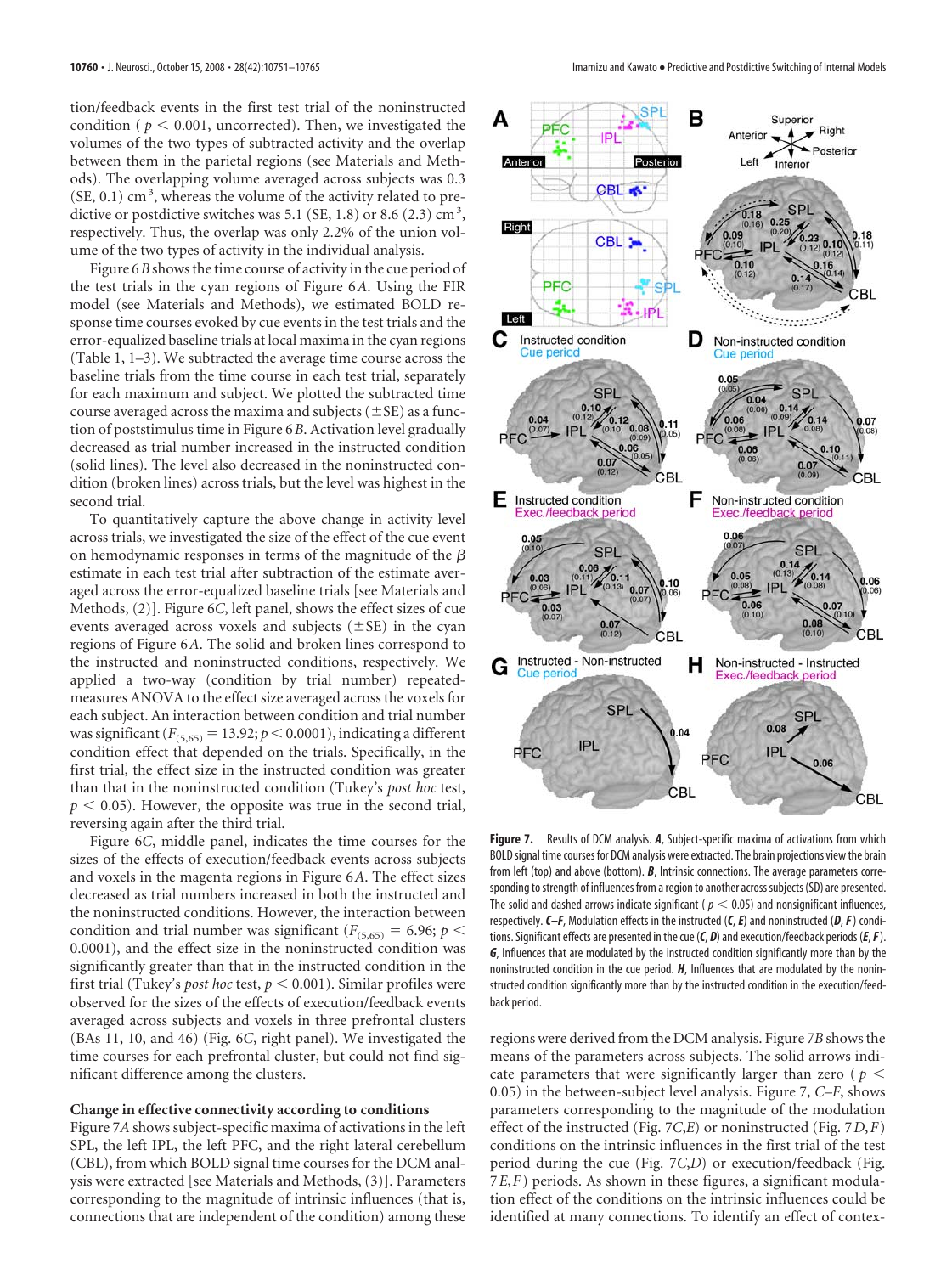

**Figure 8.** *A*, Regions in which activation was high immediately after a change of rotation direction in cue periods in the instructed condition and gradually increased as trial number increased in execution/feedback periods in the noninstructed condition ( $p<$  0.05, corrected at voxel level; cluster size, >30 voxels). The left and right panels show the brain surface viewed from the left and right, respectively. The middle panel shows activation superimposed on a midsagittal slice from the subjects' averaged structural images. **B**, Time courses of activity measured as the size of the effect of cue (cyan) or execution/feedback (magenta) events on hemodynamic responses. Time courses were averaged across subjects and voxels in the SMA/cingulate (left panels) or LOTC (right panels) ( $\pm$  SE), and plotted as a function of test trial number. The solid and dashed lines correspond to the instructed and noninstructed conditions, respectively.*C*, Correlations between thesizes of the effects of cue or execution/feedback events in parietal regions and each of the regions in **B**. The left two panels show the correlation between the SPL and either the SMA/ cingulate or LOTC regarding the cue event. The right two panels show the correlation between the IPL and either the SMA/ cingulate or LOTC regarding the execution/feedback event. Each panel contains 168 points (=6 test trials  $\times$  2 conditions  $\times$  14 subjects). The black lines were fitted to the points in each panel. \*\*\* $p$  < 0.001, \*\* $p$  < 0.01, and  $p$  < 0.05 indicate significance levels in a one-sample *t* test with the null hypothesis that the slope of the line would not be lower than zero (Bonferroni's correction for multiple comparisons).

tual information on switching, we examined each connection to determine whether the parameter values in the instructed conditions were higher than those in the noninstructed condition during the cue periods, and found a significant difference in influence from the SPL to the CBL between conditions (Fig. 7*G*) ( *p* 0.05). Regarding an effect of sensorimotor feedback on switching, we examined whether the values in the noninstructed condition were higher than those in the instructed condition, and found a significant difference in influence from the IPL to the SPL and CBL between conditions (Fig. 7*H*).

### **Increasing activity as switching process proceeds**

Figure 8*A* shows the regions found by the analysis (4) (see Materials and Methods) to identify activation that was high immediately after a change in rotation direction in the cue periods in the instructed condition, and that gradually increased with trial number in the execution/feedback periods in the noninstructed condition. Large activation clusters were found in bilateral SMA/cingulate regions and the right lateral occipito-temporal cortices (LOTC). Figure 8*B* shows time courses for effect size [see Materials and Methods, (2)] averaged across subjects and voxels in each region, separately for the cue and the execution/feedback events. Similar time courses were observed in both regions. We could confirm that the size of the effect of the cue event was high in the first trial in the instructed condition (cyan solid line), and that the size of the effect of the execution/ feedback event gradually increased in the noninstructed condition (magenta broken line). The size of the effect of the cue event in the noninstructed condition (cyan broken line) increased later than that in the instructed condition (cyan solid line). In contrast, the size of the effect of the execution/feedback event in the instructed condition (magenta solid line) increased earlier, namely, in the first and the second trials, than that in the noninstructed condition (magenta broken line). Similar time courses were observed in the left primary motor cortex (M1), the left middle temporal gyrus (MTG), and the right dorsal premotor regions (PMd) (Table 1).

The time courses shown in Figure 8*B* are almost mirror patterns of those in Figure 6*C* about a horizontal axis for corresponding event and condition, suggesting negative correlations. We investigated the relationships between the SPL and either the SMA or LOTC in terms of effect size after the cue event (Fig. 8*C*, left two panels), and those between the IPL and either the SMA or LOTC in terms of effect size after the execution/feedback event (right two panels). Each panel plots effect sizes (total 168 points) in test trials (6) combining data from the instructed and noninstructed conditions  $(\times 2)$  and subjects  $(\times 14)$ . The slopes (regression coefficients)

of lines fitted to the points were negative, as shown in the panels. Using a one-sample *t* test, we tested the null hypothesis that the slope would not be lower than zero (a one-sided test). The hypothesis was rejected for every line ( $t_{(166)}$  > 2.33;  $p$  < 0.05 after Bonferroni's correction for multiple comparisons), suggesting a negative correlation between the above regions in terms of their activity.

### **Activity related to visual feedback of performance error**

Figure 9 shows the regions activated more in the error-equalized baseline period than in the error-zeroed baseline period. We could not identify an activation cluster exceeding 30 voxels, but found a small cluster (eight voxels) showing strong activation (peak *t* value, 10.10) (Table 1) in BA 40 of the angular gyrus. In the above analyses, we found almost identical results when we used data from the error-zeroed baseline period instead of the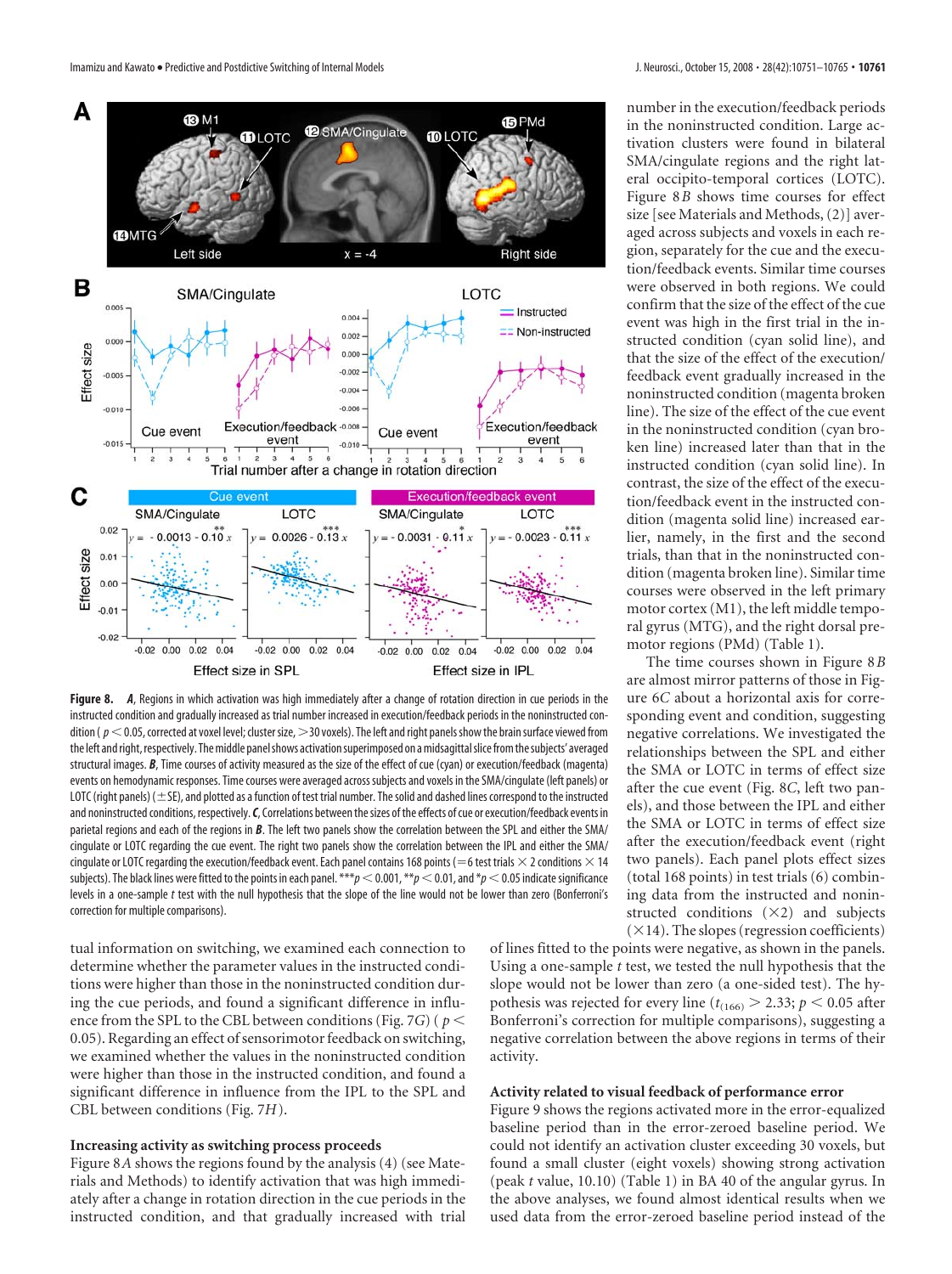

**Figure 9.** Regions activated significantly more in the error-equalized baseline period than the error-zeroed baseline period in the group analysis ( $p < 0.05$ , corrected at voxel level). AG, Angular gyrus.

error-equalized baseline period. This is because the difference in activation between the two baselines was significant, but was restricted to a very small region in the angular gyrus.

# **Discussion**

Activity in the SPL (Fig. 6*A*, cyan region) increased immediately after a change in the direction of rotation and decreased as trial number increased in the cue periods in the instructed condition. In the first test trial, the activity in this region, measured as the size of the effect of the cue event on the hemodynamic response in this region, was higher in the instructed condition than in the noninstructed condition (Fig. 6*C*, left panel), suggesting that this region is related to the predictive switch based on contextual information. Many studies have indicated contribution of the SPL to the planning of action based on visual information (Medendorp et al., 2005; Culham et al., 2006; Field et al., 2007). Kimberg et al. (2000) reported that the SPL is related to switching between different stimulus–response mappings based on contextual information. Our study suggests that the SPL associates contextual information with an appropriate set of relative contribution degrees of internal models for the current context.

It is known that SPL is activated by cues to shift spatial attention in a particular direction (Vandenberghe et al., 2001; Yantis et al., 2002). Our subjects could not know or predict a target position during the cue period as shown in Figure 2*A*. Thus, the SPL activity in the current experiment was unlikely directly related to a shift of attention. However, switching of behaviors often follows shifts of spatial attention; for example, switching between preparations for forehand and backhand strokes is determined according to spatial information about an approaching ball captured by attention systems. Therefore, shifts of spatial attention and predictive switching of behaviors and internal models are related to each other, and we speculate that they are based on neural mechanisms in the SPL regions. However, this may be dependent on the type of attention, because Pollmann et al. (2006) reported that the neural correlates of attentional shifts from one stimulus dimension to another are dissociated from those of behavioral changes.

Angular error after a change in rotation direction gradually decreased as trial number increased (Fig. 3*B*) even in the instructed condition, suggesting that the switching of internal models were not completed in the first trial. Therefore, switching was necessary in the subsequent trails, and both the switching mechanisms based on contextual information and the mechanism based on prediction error were activated. Consequently, the

SPL activity gradually decreased, even in the instructed condition, in proportion to the decrease in the angular error.

Activity in IPL and PFC regions (Figs. 5*B*; 6*A*, magenta region) decreased as trial number increased in the execution/feedback periods in the noninstructed condition. In the first test trial, the average effect size in these regions was higher in the noninstructed condition than in the instructed condition (Fig. 6*C*, middle and right panels), suggesting that this region is related to the postdictive switch. Grefkes et al. (2002) reported a contribution of the IPL to integration between visual and somatosensory information. In the current task, the IPL is expected to integrate visual and proprioceptive feedbacks, to compare them with predictions made by internal models and to calculate prediction error.We cannot directly measure the prediction error. However, it is likely to be equal to the angular error between the target direction and direction of the cursor movements because subjects were asked to move the cursor toward a target, and, thus, the prediction of the feedback is the cursor movement toward the target. The activity measured as the size of the effect of execution/ feedback events in the IPL (Fig. 6*C*, middle panel) decreased in proportion to the decrease in the angular error in the test period (Fig. 3*B*, left panel), suggesting that the IPL is related to prediction error. Our previous study (Imamizu et al., 2004) investigated activity related to the switching of internal models in a tracking task using a computer mouse, and found activation in the IPL and the PFC (BA 46). This suggests that the switching mechanism investigated in our previous study was mainly based on prediction error.

Diedrichsen et al. (2005) reported that activity related to errors under visuomotor rotation was spread over the precentral gyrus, the postcentral gyrus, the IPL, and the SPL. Because their task allowed corrective movements near a target, on-line correction of movement might evoke large activities. Our results suggest that, among the error-related activities in their study, the activity in the IPL is related to prediction error derived from sensorimotor feedback that contributes to the switching of internal models.

In the comparison between the error-equalized and the errorzeroed baseline periods, we found a small but strong activation in BA 40 (Fig. 9). Because switching of internal models was not needed in the error-equalized periods, errors contributing to switching activate large regions in the IPL, but errors that are unimportant for switching activate a small region in BA 40.

Our connectivity analysis suggested that information flow changes according to the type of switching. The effect of conditions on the functional influence of the SPL on the lateral cerebellum was higher in the instructed condition than in the noninstructed condition (Fig. 7*G*). In light of previous studies suggesting that internal models are acquired in the cerebellum, top– down information from the SPL to the cerebellum contributes to predictive switching between internal models. In contrast, the effect of conditions on the influence of the IPL on the lateral cerebellum and the SPL increased more in the noninstructed condition than in the instructed condition (Fig. 7*H*). Information flow from the IPL to the cerebellum contributes to postdictive switching based on prediction error. The increased influence of the IPL on the SPL may reflect the flow of information about the rotation direction that was revealed by the prediction error and used as contextual information for the predictive switch in the subsequent trial. The SPL activity (Fig. 6*C*, left panel, dashed line) increased more in the cue event of the second trial in the noninstructed condition than in the first trial. The predictive switching mechanism could not work because the contextual in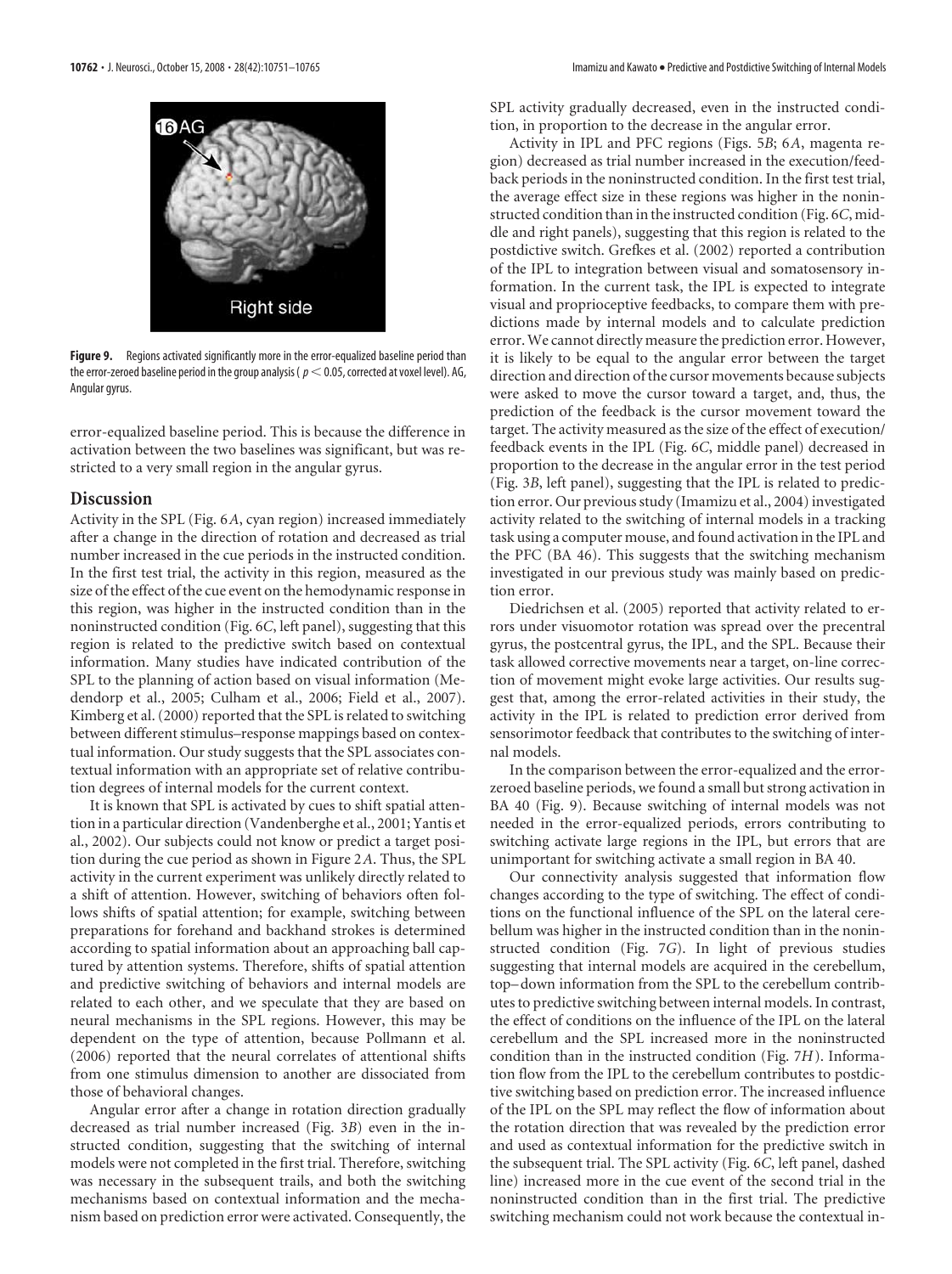Imamizu and Kawato • Predictive and Postdictive Switching of Internal Models **J. Neuroscition Campions 10761 10763 • 10763 • 10763 • 10763 • 10763 • 10763 • 10763 • 10763 • 10763 • 10763 • 10763 • 1** 



Decreasing activity in the execution/ feedback period in the noninstructed condition was found in BAs 10 and 11 (Fig. 5*B*). These regions are lateral parts of the orbitofrontal cortex that receives projections from midbrain dopamine neurons and contribute to learning based on reward (for review, see Schultz, 2004). Successful switching with small performance error might be a type of reward for subjects and that reward learning mechanisms might be activated.

Figure 10*A* illustrates the architecture of a mixture-of-experts model, which was proposed as a computational model for task switching. A single switching mechanism (a gating module) determines the degree of contribution of each internal model to the total output (Jacobs et al., 1991; Ghahramani and Wolpert, 1997). However, our current study suggested two separate mechanisms for predictive and postdictive switching, consistent with a recently proposed MOSAIC model (Wolpert and Kawato, 1998; Haruno et al., 2001) (Fig. 10*B*). The SPL is related to the predictive mechanism, whereas the IPL and the PFC are related to the postdictive mechanism. Output signals from the predictive mechanism correspond to an in-

**Figure 10.** Computational models for the switching of internal models. A, Mixture-of-experts model having a single switching mechanism (a gating module). *B*, MOSAIC model having separate switching mechanisms for predictive switching based on contextual information and postdictive switching based on the prediction error of sensorimotor feedback. F, Forward internal models that predict sensorimotor feedback from an efference copy of a motor command. I, Inverse internal models that calculate motor commands from intended motion.

formation was not available in the first trial of the noninstructed condition, but a predictive switch is possible in the second trial if the mechanism can use rotation direction information generated by the IPL in the execution/feedback event of the first trial.

The mechanisms related to the increased influence from the IPL on the SPL may be analogous to those underlying behavioral adjustment after conflict or error in cognitive control tasks such as the Stroop color-naming task. Kerns et al. (2004) found that an increase in activity in the anterior cingulate cortex (ACC) in an error trial leads to an increase in activity in the PFC (BAs 8 and 9) in the subsequent trial, and suggested that the ACC monitors the conflict and that the PFC produces behavioral adjustments based on detection of the conflict. It can be postulated that the IPL is involved in the monitoring of error, and the SPL contributes to subsequent behavioral adjustment by predictive switching between internal models.

The activity in the PFC, including BA 46, increased in the first trial of the execution/feedback period in the noninstructed condition (Fig. 6*C*, right panel). Connectivity between the PFC and the parietal regions increased in the noninstructed condition (Fig. 7*D*,*F*) compared with the instructed condition (Fig. 7*C*,*E*), although the difference did not reach a statistically significant level. A possible reason for the PFC activity may be the execution of behavioral adjustment as suggested by the above study on cognitive control. Another reason specific to the current task is the reasoning of the rotation direction. Because subjects were informed of the two types of rotation, subjects could reason the current rotation direction based on the result of the first test trial. Goel and Dolan (2004) reported that BA 9, which exists in the dorsolateral PFC adjacent to BA 46, is involved in inductive reasoning. The activation of the dorsolateral PFC may reflect the inductive reasoning based on observation of results, and contributes to the switching in the next trial.

crease in the influence of the SPL on the cerebellum in the instructed condition (Fig. 7*G*), whereas output signals from the postdictive mechanism correspond to an increase in the influence of the IPL on the cerebellum in the noninstructed condition (Fig. 7*H*). As discussed above, the influence of the IPL on the SPL in the noninstructed condition reflects the flow of information about the direction of rotation (Fig. 10*B*, dashed arrow) as revealed by the postdictive mechanism. The output signals from the two mechanisms are combined and determine the degree of contribution of the appropriate internal models to subject behaviors. The regions shown in Figure 8*A* are related to the combined signals or the total output signal (Fig. 10*B*, gray regions) (for time courses of the signals, see supplemental figure, available at www. jneurosci.org as supplemental material).

Regarding the regions in Figure 8*A*, the LOTC (Bonda et al., 1996; Iacoboni et al., 2001; Schmid et al., 2001; Kawawaki et al., 2006) and the MTG (Rizzolatti et al., 1996) have been reported to contribute to the prediction and observation of movements. Output signals from forward internal models, which predict sensorimotor feedback from efference copy of motor command, play an important role in prediction and observation of movements of objects and other persons (Frith et al., 2000; Blakemore and Decety, 2001). Thus, the LOTC and MTG likely receive output signals from forward models. The other regions in Figure 8*A* (SMA/ cingulate, M1, and PMd) are related to motor control, and likely receive output signals from inverse internal models, which calculate appropriate motor commands from intended motion. If the regions shown in Figure 8*A* receive output signals from internal models, it is reasonable that activation of these regions increases with the number of trials after the change in rotation, and with the degree of contribution of appropriate internal models.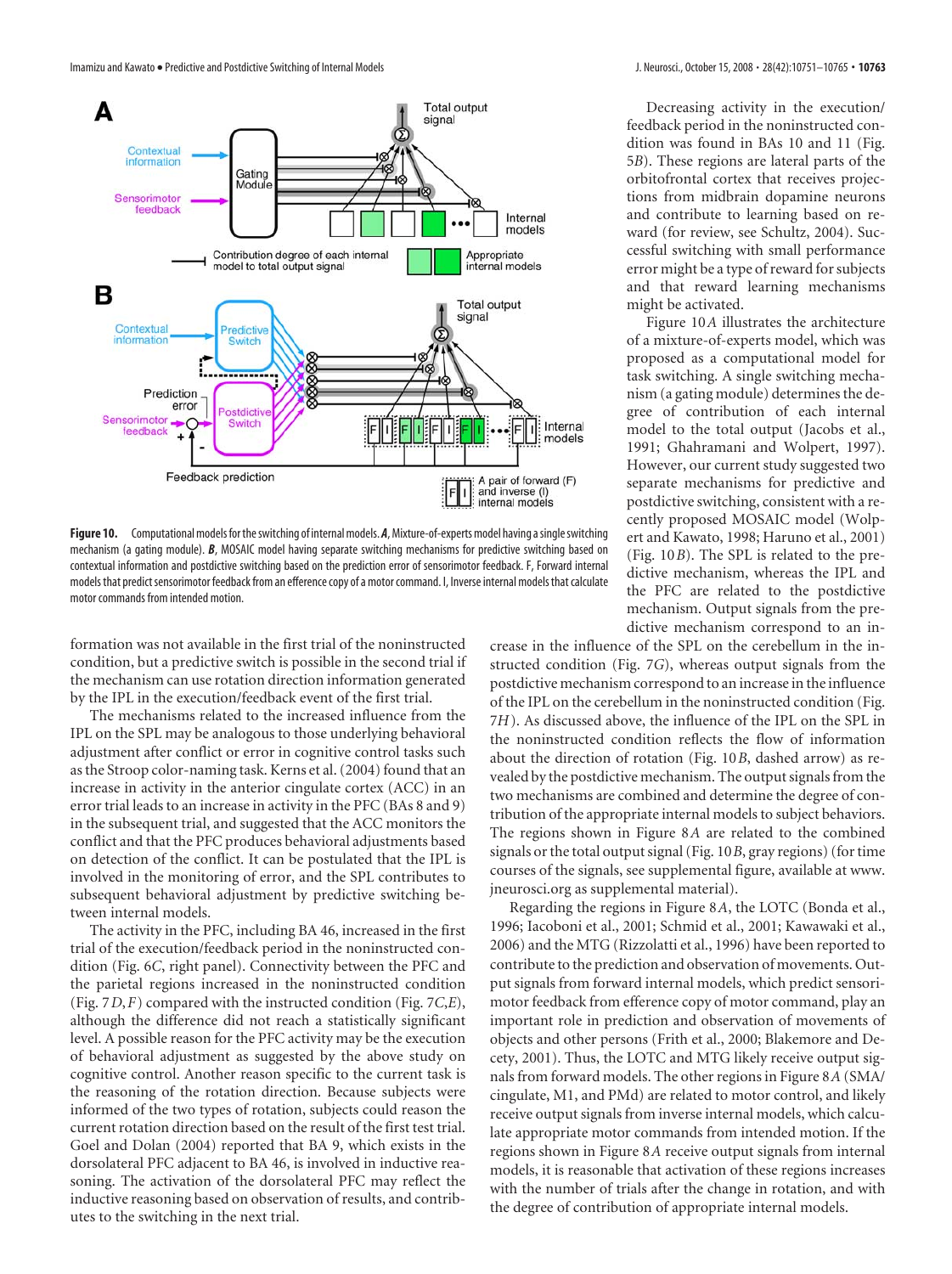### **References**

- Blakemore SJ, Decety J (2001) From the perception of action to the understanding of intention. Nat Rev Neurosci 2:561–567.
- Blakemore SJ, Frith CD, Wolpert DM (2001) The cerebellum is involved in predicting the sensory consequences of action. Neuroreport 12:1879 –1884.
- Bonda E, Petrides M, Ostry D, Evans A (1996) Specific involvement of human parietal systems and the amygdala in the perception of biological motion. J Neurosci 16:3737–3744.
- Clower DM, West RA, Lynch JC, Strick PL (2001) The inferior parietal lobule is the target of output from the superior colliculus, hippocampus, and cerebellum. J Neurosci 21:6283–6291.
- Crone EA, Wendelken C, Donohue SE, Bunge SA (2006) Neural evidence for dissociable components of task-switching. Cereb Cortex 16:475–486.
- Culham JC, Cavina-Pratesi C, Singhal A (2006) The role of parietal cortex in visuomotor control: what have we learned from neuroimaging? Neuropsychologia 44:2668 –2684.
- Diedrichsen J, Hashambhoy Y, Rane T, Shadmehr R (2005) Neural correlates of reach errors. J Neurosci 25:9919 –9931.
- Dove A, Pollmann S, Schubert T, Wiggings CJ, Cramon DY (2000) Prefrontal cortex activation in task switching: an event-related fMRI study. Cogn Brain Res 9:103–109.
- Field DT, Wilkie RM, Wann JP (2007) Neural systems in the visual control of steering. J Neurosci 27:8002–8010.
- Flanagan JR, Nakano E, Imamizu H, Osu R, Yoshioka T, Kawato M (1999) Composition and decomposition of internal models in motor learning under altered kinematic and dynamic environments. J Neurosci 19:RC34(1–5).
- Friston KJ, Harrison L, Penny W (2003) Dynamic causal modelling. Neuroimage 19:1273–1302.
- Frith CD, Blakemore SJ, Wolpert DM (2000) Abnormalities in the awareness and control of action. Philos Trans R Soc Lond B Biol Sci 355:1771–1788.
- Ghahramani Z, Wolpert DM (1997) Modular decomposition in visuomotor learning. Nature 386:392–395.
- Goel V, Dolan RJ (2004) Differential involvement of left prefrontal cortex in inductive and deductive reasoning. Cognition 93:B109 –B121.
- Gomi H, Shidara M, Takemura A, Inoue Y, Kawano K, Kawato M (1998) Temporal firing patterns of purkinje cells in the cerebellar ventral paraflocculus during ocular following responses in monkeys. I. Simple spikes. J Neurophysiol 80:818 –831.
- Grefkes C, Weiss PH, Zilles K, Fink GR (2002) Crossmodal processing of object features in human anterior intraparietal cortex: an fMRI study implies equivalencies between humans and monkeys. Neuron 35:173–184.
- Gribble PL, Scott SH (2002) Overlap of internal models in motor cortex for mechanical loads during reaching. Nature 417:938 –941.
- Haruno M, Wolpert DM, Kawato M (2001) Mosaic model for sensorimotor learning and control. Neural Comput 13:2201–2220.
- Iacoboni M, Koski LM, Brass M, Bekkering H, Woods RP, Dubeau MC, Mazziotta JC, Rizzolatti G (2001) Reafferent copies of imitated actions in the right superior temporal cortex. Proc Natl Acad Sci U S A 98:13995–13999.
- Imamizu H, Miyauchi S, Tamada T, Sasaki Y, Takino R, Pütz B, Yoshioka T, Kawato M (2000) Human cerebellar activity reflecting an acquired internal model of a new tool. Nature 403:192–195.
- Imamizu H, Kuroda T, Miyauchi S, Yoshioka T, Kawato M (2003) Modular organization of internal models of tools in the human cerebellum. Proc Natl Acad Sci U S A 100:5461–5466.
- Imamizu H, Kuroda T, Yoshioka T, Kawato M (2004) Functional magnetic resonance imaging examination of two modular architectures for switching multiple internal models. J Neurosci 24:1173–1181.
- Imamizu H, Higuchi S, Toda A, Kawato M (2007a) Reorganization of brain activity for multiple internal models after short but intensive training. Cortex 43:338 –349.
- Imamizu H, Sugimoto N, Osu R, Tsutsui K, Sugiyama K, Wada Y, Kawato M (2007b) Explicit contextual information selectively contributes to predictive switching of internal models. Exp Brain Res 181:395–408.
- Jacobs RA, Jordan MI, Nowlan SJ, Hinton GE (1991) Adaptive mixture of local experts. Neural Comput 3:79 –87.
- Kawato M, Furukawa K, Suzuki R (1987) A hierarchical neural-network model for control and learning of voluntary movement. Biol Cybern 57:169 –185.
- Kawawaki D, Shibata T, Goda N, Doya K, Kawato M (2006) Anterior and superior lateral occipito-temporal cortex responsible for target motion prediction during overt and covert visual pursuit. Neurosci Res 54:112–123.
- Kelly RM, Strick PL (2003) Cerebellar loops with motor cortex and prefrontal cortex of a nonhuman primate. J Neurosci 23:8432–8444.
- Kerns JG, Cohen JD, MacDonald AW 3rd, Cho RY, Stenger VA, Carter CS (2004) Anterior cingulate conflict monitoring and adjustments in control. Science 303:1023–1026.
- Kimberg DY, Aguirre GK, D'Esposito M (2000) Modulation of task-related neural activity in task-switching: an fMRI study. Brain Res Cogn Brain Res 10:189 –196.
- Kitazawa S, Kohno T, Uka T (1995) Effects of delayed visual information on the rate and amount of prism adaptation in the human. J Neurosci 15:7644 –7652.
- Kobayashi Y, Kawano K, Takemura A, Inoue Y, Kitama T, Gomi H, Kawato M (1998) Temporal firing patterns of purkinje cells in the cerebellar ventral paraflocculus during ocular following responses in monkeys. II. Complex spikes. J Neurophysiol 80:832–848.
- Körding KP, Wolpert DM (2006) Bayesian decision theory in sensorimotor control. Trends Cogn Sci 10:319 –326.
- Krakauer JW, Ghilardi MF, Ghez C (1999) Independent learning of internal models for kinematic and dynamic control of reaching. Nat Neurosci 2:1026 –1031.
- Krakauer JW, Ghilardi MF, Mentis M, Barnes A, Veytsman M, Eidelberg D, Ghez C (2004) Differential cortical and subcortical activations in learning rotations and gains for reaching: a PET study. J Neurophysiol 91:924 –933.
- Kravitz JH, Yaffe FL (1972) Conditioned adaptation to prismatic displacement with a tone as the conditioal stimulus. Percept Psychophys 12:305–308.
- Maldjian JA, Laurienti PJ, Kraft RA, Burdette JH (2003) An automated method for neuroanatomic and cytoarchitectonic atlas-based interrogation of fMRI data sets. Neuroimage 19:1233–1239.
- Marconi B, Genovesio A, Battaglia-Mayer A, Ferraina S, Squatrito S, Molinari M, Lacquaniti F, Caminiti R (2001) Eye-hand coordination during reaching. I. Anatomical relationships between parietal and frontal cortex. Cereb Cortex 11:513–527.
- Medendorp WP, Goltz HC, Crawford JD, Vilis T (2005) Integration of target and effector information in human posterior parietal cortex for the planning of action. J Neurophysiol 93:954 –962.
- Miall RC, Reckess GZ, Imamizu H (2001) The cerebellum coordinates eye and hand tracking movements. Nat Neurosci 4:638 –644.
- Milner TE, Franklin DW, Imamizu H, Kawato M (2007) Central control of grasp: manipulation of objects with complex and simple dynamics. Neuroimage 36:388 –395.
- Murray EA, Bussey TJ, Wise SP (2000) Role of prefrontal cortex in a network for arbitrary visuomotor mapping. Exp Brain Res 133:114 –129.
- Oldfield RC (1971) The assessment and analysis of handedness: the Edinburgh inventory. Neuropsychologia 9:97–113.
- Osu R, Hirai S, Yoshioka T, Kawato M (2004) Random presentation enables subjects to adapt to two opposing forces on the hand. Nat Neurosci 7:111–112.
- Passingham RE, Toni I, Rushworth MF (2000) Specialisation within the prefrontal cortex: the ventral prefrontal cortex and associative learning. Exp Brain Res 133:103–113.
- Petrides M, Pandya DN (1999) Dorsolateral prefrontal cortex: comparative cytoarchitectonic analysis in the human and the macaque brain and corticocortical connection patterns. Eur J Neurosci 11:1011–1036.
- Pollmann S, Weidner R, Müller HJ, Maertens M, von Cramon DY (2006) Selective and interactive neural correlates of visual dimension changes and response changes. Neuroimage 30:254 –265.
- Rizzolatti G, Fadiga L, Matelli M, Bettinardi V, Paulesu E, Perani D, Fazio F (1996) Localization of grasp representations in humans by PET: 1. Observation versus execution. Exp Brain Res 111:246 –252.
- Schmahmann JD, Pandya DN (1989) Anatomical investigation of projections to the basis pontis from posterior parietal association cortices in rhesus monkey. J Comp Neurol 289:53–73.
- Schmid A, Rees G, Frith C, Barnes G (2001) An fMRI study of anticipation and learning of smooth pursuit eye movements in humans. Neuroreport 12:1409 –1414.